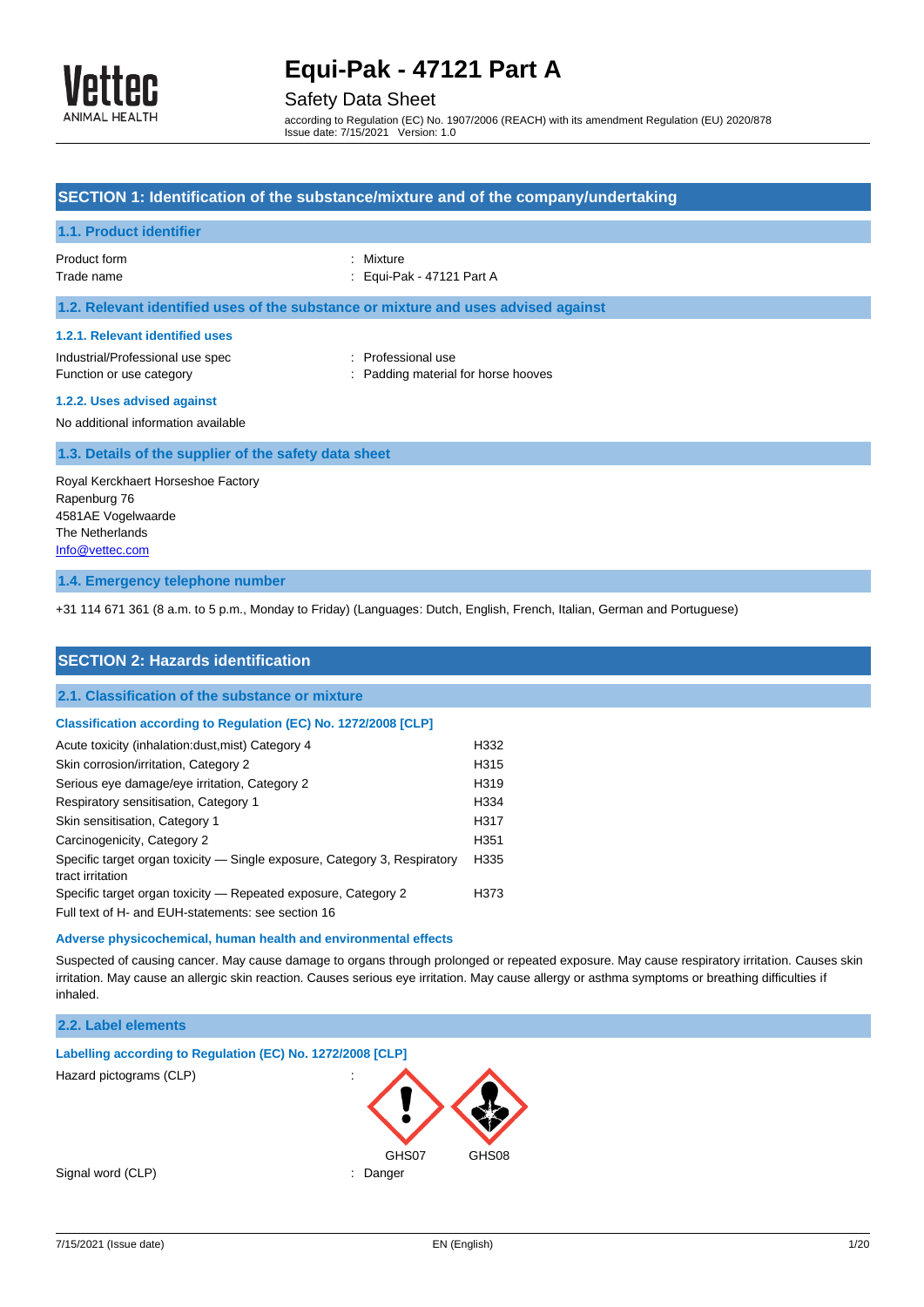### Safety Data Sheet

according to Regulation (EC) No. 1907/2006 (REACH) with its amendment Regulation (EU) 2020/878

| Contains                                            | : 4,4'-methylenedi(cyclohexyl isocyanate); dicyclohexylmethane-4,4'-di-isocyanate,<br>methylenediphenyl diisocyanate, BENZENE, 1,1'-METHYLENEBIS[ISOCYANATO-,<br><b>HOMOPOLYMER</b>                                                                                                                                                                                                                                                    |
|-----------------------------------------------------|----------------------------------------------------------------------------------------------------------------------------------------------------------------------------------------------------------------------------------------------------------------------------------------------------------------------------------------------------------------------------------------------------------------------------------------|
| Hazard statements (CLP)                             | : H315 - Causes skin irritation.<br>H317 - May cause an allergic skin reaction.<br>H319 - Causes serious eye irritation.<br>H332 - Harmful if inhaled.<br>H334 - May cause allergy or asthma symptoms or breathing difficulties if inhaled.<br>H335 - May cause respiratory irritation.<br>H351 - Suspected of causing cancer.<br>H373 - May cause damage to organs through prolonged or repeated exposure.                            |
| Precautionary statements (CLP)                      | : P201 - Obtain special instructions before use.<br>P260 - Do not breathe vapours.<br>P280 - Wear protective gloves/protective clothing/eye protection/face protection.<br>P304+P340 - IF INHALED: Remove person to fresh air and keep comfortable for breathing.<br>P333+P313 - If skin irritation or rash occurs: Get medical advice/attention.<br>P342+P311 - If experiencing respiratory symptoms: Call a POISON CENTER or doctor. |
| 2.3. Other hazards                                  |                                                                                                                                                                                                                                                                                                                                                                                                                                        |
| other hazards which do not result in classification | : This product contains isocyanates. Persons previously sensitized to isocyanates may                                                                                                                                                                                                                                                                                                                                                  |

develop a cross-sensitization reaction to other isocyanates.

This substance/mixture does not meet the PBT criteria of REACH regulation, annex XIII This substance/mixture does not meet the vPvB criteria of REACH regulation, annex XIII

The mixture does not contain substance(s) included in the list established in accordance with Article 59(1) of REACH for having endocrine disrupting properties, or is not identified as having endocrine disrupting properties in accordance with the criteria set out in Commission Delegated Regulation (EU) 2017/2100 or Commission Regulation (EU) 2018/605

### **SECTION 3: Composition/information on ingredients**

### **3.1. Substances**

#### Not applicable

**3.2. Mixtures**

| <b>Name</b>                                                                        | <b>Product identifier</b>                                                                         | $\frac{9}{6}$ | <b>Classification according to</b><br><b>Regulation (EC) No. 1272/2008</b><br>[CLP]                                                                                                                |
|------------------------------------------------------------------------------------|---------------------------------------------------------------------------------------------------|---------------|----------------------------------------------------------------------------------------------------------------------------------------------------------------------------------------------------|
| 4,4'-methylenedi(cyclohexyl isocyanate);<br>dicyclohexylmethane-4,4'-di-isocyanate | CAS-No.: 5124-30-1<br>EC-No.: 225-863-2<br>EC Index-No.: 615-009-00-0<br>REACH-no: Not available  | $20 - 30$     | Acute Tox. 2 (Inhalation), H330<br>$(ATE=0.05 mg/l)$<br>Skin Irrit. 2, H315<br>Eye Irrit. 2, H319<br>Resp. Sens. 1, H334<br>Skin Sens. 1, H317<br>STOT SE 3, H335                                  |
| methylenediphenyl diisocyanate                                                     | CAS-No.: 26447-40-5<br>EC-No.: 247-714-0<br>EC Index-No.: 615-005-00-9<br>REACH-no: Not available | $5 - 15$      | Carc. 2, H351<br>Acute Tox. 4 (Inhalation), H332 (ATE=1.5<br>mg/l)<br>STOT RE 2, H373<br>Eye Irrit. 2, H319<br>STOT SE 3, H335<br>Skin Irrit. 2, H315<br>Resp. Sens. 1, H334<br>Skin Sens. 1, H317 |
| BENZENE, 1,1'-METHYLENEBIS[ISOCYANATO-,<br><b>HOMOPOLYMER</b>                      | CAS-No.: 39310-05-9<br>EC-No.: 609-645-8<br>REACH-no: Not available                               | $1 - 5$       | Resp. Sens. 1, H334                                                                                                                                                                                |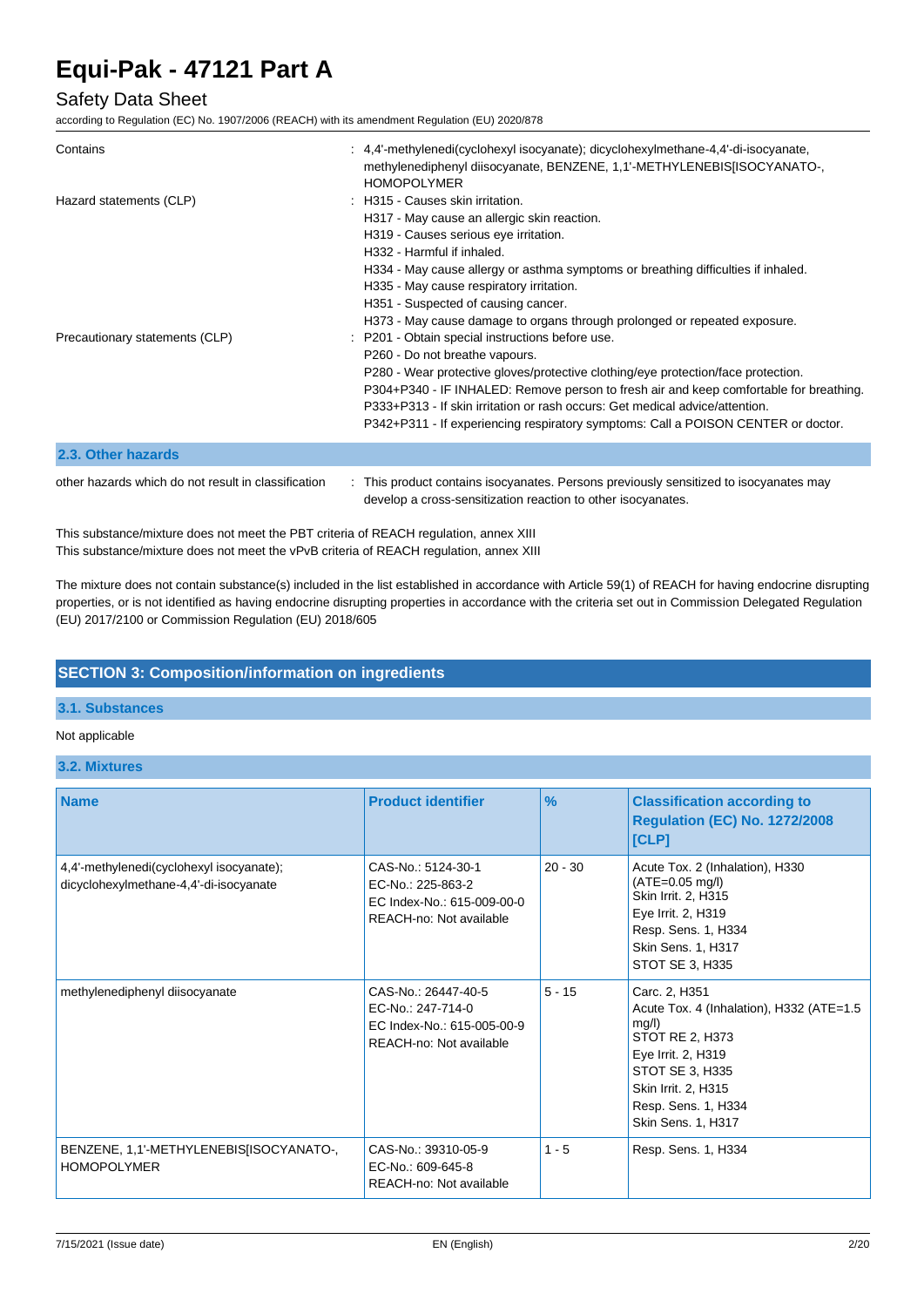## Safety Data Sheet

according to Regulation (EC) No. 1907/2006 (REACH) with its amendment Regulation (EU) 2020/878

| <b>Specific concentration limits:</b>                                              |                                                                                                   |                                                                                                                                           |  |
|------------------------------------------------------------------------------------|---------------------------------------------------------------------------------------------------|-------------------------------------------------------------------------------------------------------------------------------------------|--|
| <b>Name</b>                                                                        | <b>Product identifier</b>                                                                         | <b>Specific concentration limits</b>                                                                                                      |  |
| 4,4'-methylenedi(cyclohexyl isocyanate);<br>dicyclohexylmethane-4,4'-di-isocyanate | CAS-No.: 5124-30-1<br>EC-No.: 225-863-2<br>EC Index-No.: 615-009-00-0<br>REACH-no: Not available  | $(0.5 \leq C \leq 100)$ Resp. Sens. 1, H334<br>$(0.5 \leq C \leq 100)$ Skin Sens. 1, H317                                                 |  |
| methylenediphenyl diisocyanate                                                     | CAS-No.: 26447-40-5<br>EC-No.: 247-714-0<br>EC Index-No.: 615-005-00-9<br>REACH-no: Not available | (0.1 ≤C < 100) Resp. Sens. 1, H334<br>(5 ≤C < 100) STOT SE 3, H335<br>(5 ≤C < 100) Skin Irrit. 2, H315<br>(5 ≤C < 100) Eye Irrit. 2, H319 |  |

Full text of H- and EUH-statements: see section 16

| <b>SECTION 4: First aid measures</b>                             |                                                                                                                                                                                                                                                                                                                                                                                                                                     |  |  |
|------------------------------------------------------------------|-------------------------------------------------------------------------------------------------------------------------------------------------------------------------------------------------------------------------------------------------------------------------------------------------------------------------------------------------------------------------------------------------------------------------------------|--|--|
| 4.1. Description of first aid measures                           |                                                                                                                                                                                                                                                                                                                                                                                                                                     |  |  |
| First-aid measures general                                       | : IF exposed or concerned: Get medical advice/attention. Call a poison center or a doctor if<br>you feel unwell. Never give anything by mouth to an unconscious person. If you feel unwell,<br>seek medical advice (show the label where possible). Suspected of causing cancer.                                                                                                                                                    |  |  |
| First-aid measures after inhalation                              | : Remove person to fresh air and keep comfortable for breathing. Call a poison center or a<br>doctor if you feel unwell. Remove person to fresh air and keep comfortable for breathing.<br>Call a POISON CENTER/doctor if you feel unwell. If breathing is difficult, remove victim to<br>fresh air and keep at rest in a position comfortable for breathing. If experiencing respiratory<br>symptoms: Call a POISON CENTER/doctor. |  |  |
| First-aid measures after skin contact                            | : Wash skin with plenty of water. Take off contaminated clothing. If skin irritation or rash<br>occurs: Get medical advice/attention. Wash with plenty of water/ Wash contaminated<br>clothing before reuse. If skin irritation occurs: Get medical advice/attention. Specific<br>treatment (see supplemental first aid instruction on this label). If skin irritation or rash<br>occurs:                                           |  |  |
| First-aid measures after eye contact                             | Rinse cautiously with water for several minutes. Remove contact lenses, if present and easy<br>to do. Continue rinsing. If eye irritation persists: Get medical advice/attention. If eye irritation<br>persists: Get medical advice/attention.                                                                                                                                                                                      |  |  |
| First-aid measures after ingestion                               | Do not induce vomiting. Call a poison center or a doctor if you feel unwell. Rinse mouth. Do<br>NOT induce vomiting. Obtain emergency medical attention.                                                                                                                                                                                                                                                                            |  |  |
| 4.2. Most important symptoms and effects, both acute and delayed |                                                                                                                                                                                                                                                                                                                                                                                                                                     |  |  |
| Symptoms/effects<br>Symptoms/effects after inhalation            | : Causes damage to organs.<br>: May cause respiratory irritation. May cause allergy or asthma symptoms or breathing<br>difficulties if inhaled. Danger of serious damage to health by prolonged exposure through<br>inhalation. Harmful if inhaled. May cause an allergic skin reaction.                                                                                                                                            |  |  |
| Symptoms/effects after skin contact                              | : Irritation. May cause an allergic skin reaction. Individuals sensitized to isocyanates may<br>have a life-threatening allergic reaction. Causes skin irritation.                                                                                                                                                                                                                                                                  |  |  |
| Symptoms/effects after eye contact                               | : Eye irritation. Causes serious eye irritation.                                                                                                                                                                                                                                                                                                                                                                                    |  |  |
|                                                                  | 4.3. Indication of any immediate medical attention and special treatment needed                                                                                                                                                                                                                                                                                                                                                     |  |  |

Treat symptomatically.

| <b>SECTION 5: Firefighting measures</b>                        |                                                                                                                                          |  |
|----------------------------------------------------------------|------------------------------------------------------------------------------------------------------------------------------------------|--|
| 5.1. Extinguishing media                                       |                                                                                                                                          |  |
| Suitable extinguishing media<br>Unsuitable extinguishing media | : Water spray. Dry powder. Foam. Carbon dioxide. Sand.<br>: Do not use a heavy water stream.                                             |  |
| 5.2. Special hazards arising from the substance or mixture     |                                                                                                                                          |  |
| Hazardous decomposition products in case of fire               | Hazardous decomposition products may be released during prolonged heating like smokes,<br>carbon monoxide and dioxide. Hydrogen cyanide. |  |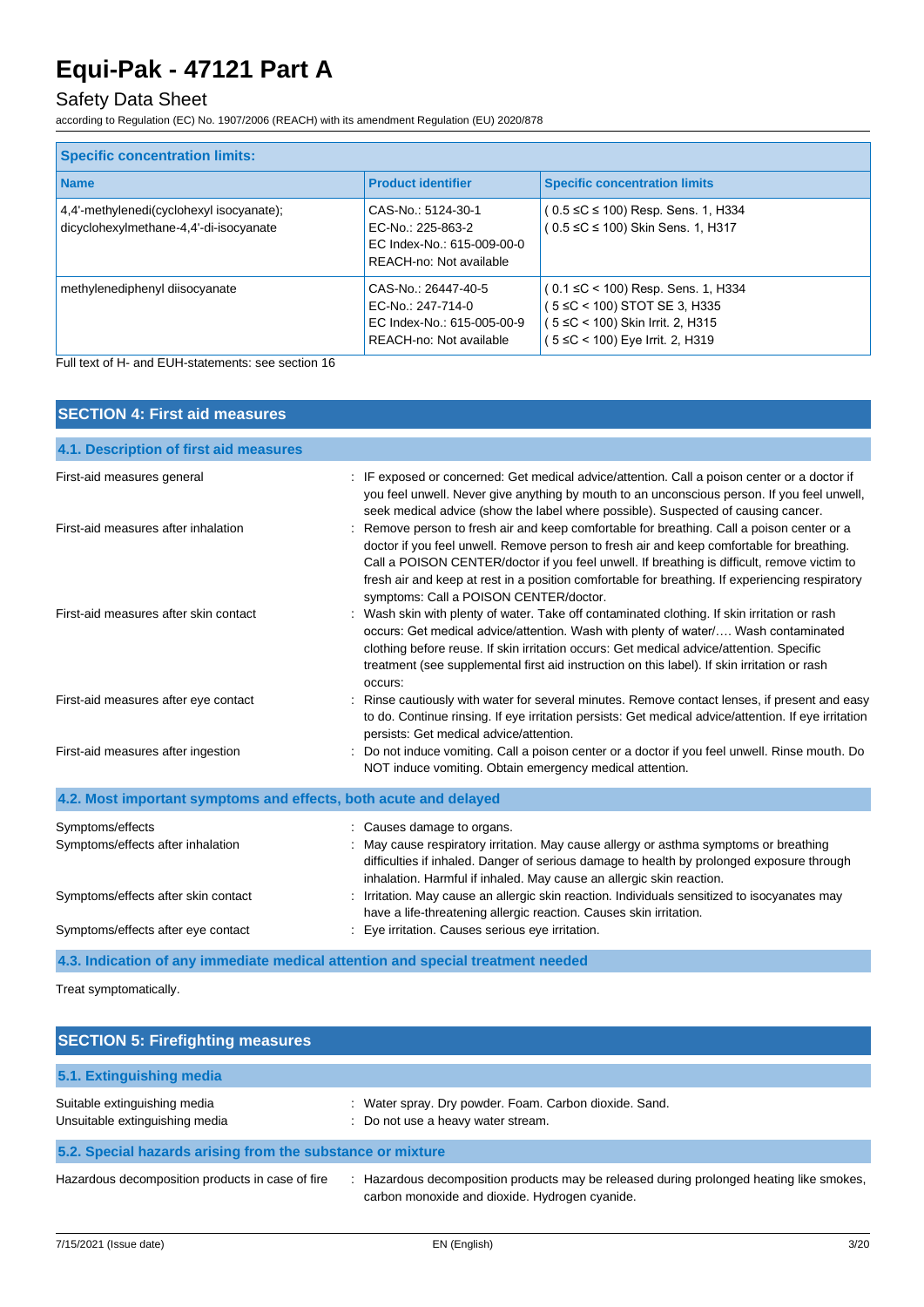## Safety Data Sheet

according to Regulation (EC) No. 1907/2006 (REACH) with its amendment Regulation (EU) 2020/878

| 5.3. Advice for firefighters          |                                                                                                                                                                                                                                              |
|---------------------------------------|----------------------------------------------------------------------------------------------------------------------------------------------------------------------------------------------------------------------------------------------|
| Firefighting instructions             | : Use water spray or fog for cooling exposed containers. Exercise caution when fighting any<br>chemical fire. Prevent fire fighting water from entering the environment.                                                                     |
| Protective equipment for firefighters | : Do not attempt to take action without suitable protective equipment. Self-contained<br>breathing apparatus. Complete protective clothing. Do not enter fire area without proper<br>protective equipment, including respiratory protection. |

| <b>SECTION 6: Accidental release measures</b>                            |                                                                                                                                                                                                              |  |
|--------------------------------------------------------------------------|--------------------------------------------------------------------------------------------------------------------------------------------------------------------------------------------------------------|--|
| 6.1. Personal precautions, protective equipment and emergency procedures |                                                                                                                                                                                                              |  |
| 6.1.1. For non-emergency personnel                                       |                                                                                                                                                                                                              |  |
| Emergency procedures                                                     | Ventilate spillage area. Do not breathe dust/fume/gas/mist/vapours/spray. Avoid contact<br>t.<br>with skin and eyes. Evacuate unnecessary personnel.                                                         |  |
| 6.1.2. For emergency responders                                          |                                                                                                                                                                                                              |  |
| Protective equipment                                                     | : Do not attempt to take action without suitable protective equipment. For further information<br>refer to section 8: "Exposure controls/personal protection". Equip cleanup crew with proper<br>protection. |  |
| Emergency procedures                                                     | : Ventilate area.                                                                                                                                                                                            |  |
| <b>6.2. Environmental precautions</b>                                    |                                                                                                                                                                                                              |  |

Avoid release to the environment. Prevent entry to sewers and public waters. Notify authorities if liquid enters sewers or public waters.

| 6.3. Methods and material for containment and cleaning up |                                                                                                                                                                                                                                                                  |  |
|-----------------------------------------------------------|------------------------------------------------------------------------------------------------------------------------------------------------------------------------------------------------------------------------------------------------------------------|--|
| Methods for cleaning up                                   | : Take up liquid spill into absorbent material. Notify authorities if product enters sewers or<br>public waters. Soak up spills with inert solids, such as clay or diatomaceous earth as soon<br>as possible. Collect spillage. Store away from other materials. |  |
| Other information                                         | : Dispose of materials or solid residues at an authorized site.                                                                                                                                                                                                  |  |
| 6.4. Reference to other sections                          |                                                                                                                                                                                                                                                                  |  |

For further information refer to section 13. See Heading 8. Exposure controls and personal protection.

| <b>SECTION 7: Handling and storage</b>                            |                                                                                                                                                                                                                                                                                                                                                                                                                                                                                                                                                                                                                                                                                                                                                                                                                                                      |  |  |  |
|-------------------------------------------------------------------|------------------------------------------------------------------------------------------------------------------------------------------------------------------------------------------------------------------------------------------------------------------------------------------------------------------------------------------------------------------------------------------------------------------------------------------------------------------------------------------------------------------------------------------------------------------------------------------------------------------------------------------------------------------------------------------------------------------------------------------------------------------------------------------------------------------------------------------------------|--|--|--|
| 7.1. Precautions for safe handling                                |                                                                                                                                                                                                                                                                                                                                                                                                                                                                                                                                                                                                                                                                                                                                                                                                                                                      |  |  |  |
| Precautions for safe handling<br>Hygiene measures                 | Obtain special instructions before use. Do not handle until all safety precautions have been<br>read and understood. Wear personal protective equipment. Do not breathe<br>dust/fume/gas/mist/vapours/spray. Use only outdoors or in a well-ventilated area. Avoid<br>contact with skin and eyes. Wash hands and other exposed areas with mild soap and water<br>before eating, drinking or smoking and when leaving work. Provide good ventilation in<br>process area to prevent formation of vapour. Avoid breathing<br>dust/fume/gas/mist/vapours/spray.<br>: Wash contaminated clothing before reuse. Contaminated work clothing should not be<br>allowed out of the workplace. Do not eat, drink or smoke when using this product. Always<br>wash hands after handling the product. Wash hands, forearms and face thoroughly after<br>handling. |  |  |  |
| 7.2. Conditions for safe storage, including any incompatibilities |                                                                                                                                                                                                                                                                                                                                                                                                                                                                                                                                                                                                                                                                                                                                                                                                                                                      |  |  |  |
| Storage conditions<br>Incompatible materials                      | : Store locked up. Store in a well-ventilated place. Keep container tightly closed. Store away<br>from strong oxidizers, strong bases, strong acids.<br>: Water. Strong acids. Strong bases.                                                                                                                                                                                                                                                                                                                                                                                                                                                                                                                                                                                                                                                         |  |  |  |
| 7.3. Specific end use(s)                                          |                                                                                                                                                                                                                                                                                                                                                                                                                                                                                                                                                                                                                                                                                                                                                                                                                                                      |  |  |  |
| No additional information available                               |                                                                                                                                                                                                                                                                                                                                                                                                                                                                                                                                                                                                                                                                                                                                                                                                                                                      |  |  |  |

7/15/2021 (Issue date) EN (English) 4/20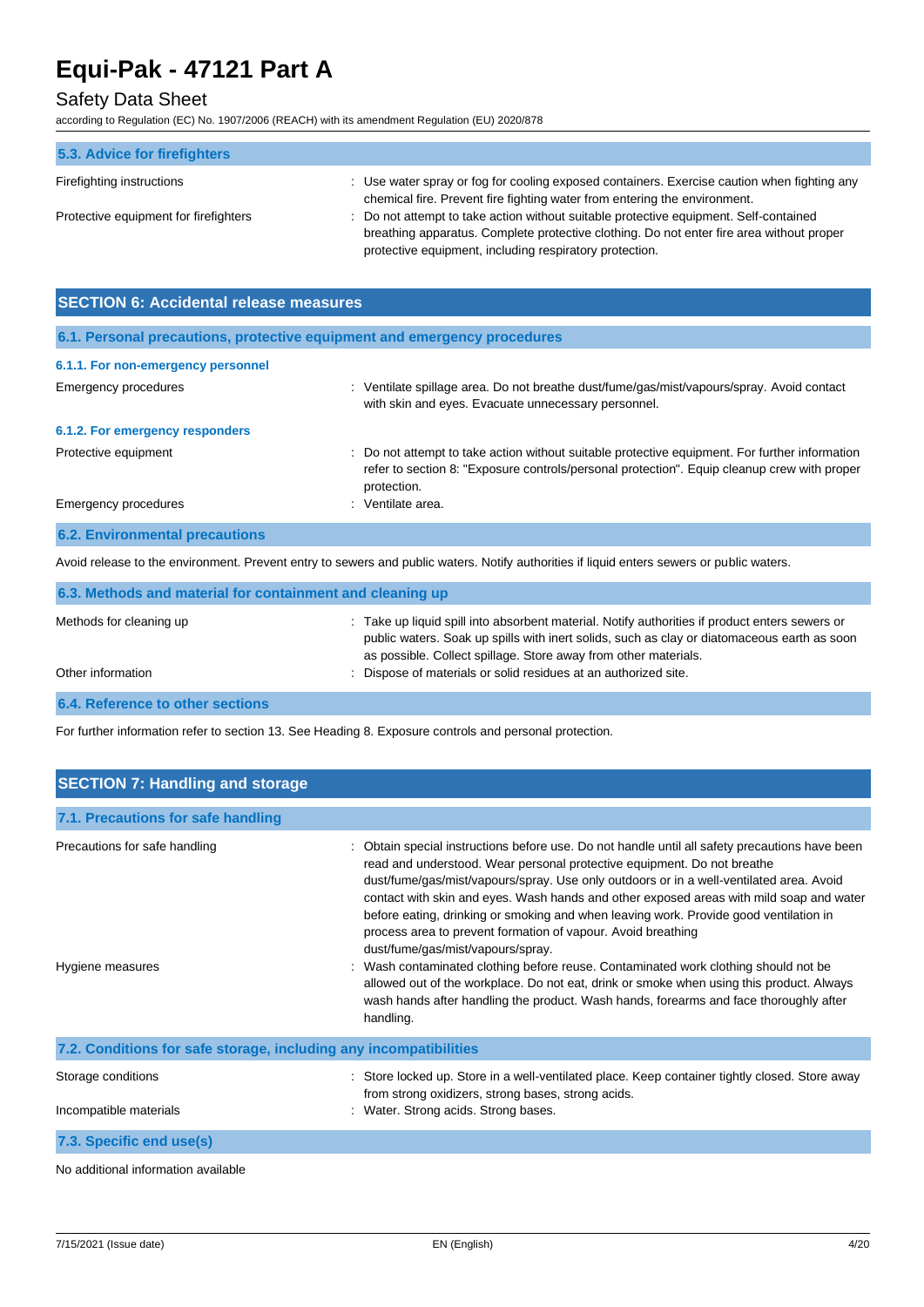### Safety Data Sheet

according to Regulation (EC) No. 1907/2006 (REACH) with its amendment Regulation (EU) 2020/878

### **SECTION 8: Exposure controls/personal protection**

### **8.1. Control parameters**

### **8.1.1 National occupational exposure and biological limit values**

| 4,4'-methylenedi(cyclohexyl isocyanate); dicyclohexylmethane-4,4'-di-isocyanate (5124-30-1) |                                                                                                                                            |  |
|---------------------------------------------------------------------------------------------|--------------------------------------------------------------------------------------------------------------------------------------------|--|
| <b>Belgium - Occupational Exposure Limits</b>                                               |                                                                                                                                            |  |
| Local name                                                                                  | Méthylène bis(4-cyclohexylisocyanate) # Methyleen bis(4-cyclohexylisocyanaat)                                                              |  |
| <b>OEL TWA</b>                                                                              | $0.055$ mg/m <sup>3</sup>                                                                                                                  |  |
| OEL TWA [ppm]                                                                               | 0.005 ppm                                                                                                                                  |  |
| Regulatory reference                                                                        | Koninklijk besluit/Arrêté royal 19/11/2020                                                                                                 |  |
| <b>Denmark - Occupational Exposure Limits</b>                                               |                                                                                                                                            |  |
| Local name                                                                                  | Methylenbis(4-cyclohexylisocyanat)                                                                                                         |  |
| OEL TWA [1]                                                                                 | $0.054$ mg/m <sup>3</sup>                                                                                                                  |  |
| OEL TWA [2]                                                                                 | 0.005 ppm                                                                                                                                  |  |
| Regulatory reference                                                                        | BEK nr 1426 af 28. juni 2021                                                                                                               |  |
| <b>Greece - Occupational Exposure Limits</b>                                                |                                                                                                                                            |  |
| Local name                                                                                  | Μεθυλένιο, δις (4-κυκλοεξυλο-ισοκθανικό-)                                                                                                  |  |
| <b>OEL TWA</b>                                                                              | $0.11$ mg/m <sup>3</sup>                                                                                                                   |  |
| OEL TWA [ppm]                                                                               | $0.01$ ppm                                                                                                                                 |  |
| <b>OEL STEL</b>                                                                             | $0.11$ mg/m <sup>3</sup>                                                                                                                   |  |
| OEL STEL [ppm]                                                                              | 0.01 ppm                                                                                                                                   |  |
| Regulatory reference                                                                        | Π.Δ. 90/1999 - Προστασία της υγείας των εργαζομένων που εκτίθενται σε ορισμένους<br>χημικούς παράγοντες κατά τη διάρκεια της εργασίας τους |  |
| <b>Portugal - Occupational Exposure Limits</b>                                              |                                                                                                                                            |  |
| Local name                                                                                  | Metileno-bis(4-ciclohexilisocianato)                                                                                                       |  |
| OEL TWA [ppm]                                                                               | 0.005 ppm                                                                                                                                  |  |
| Regulatory reference                                                                        | Norma Portuguesa NP 1796:2014                                                                                                              |  |
| <b>Spain - Occupational Exposure Limits</b>                                                 |                                                                                                                                            |  |
| Local name                                                                                  | Metileno-bis (4-ciclohexilisocianato) (Diisocianato de 4,4'-diciclohexilmetano)                                                            |  |
| VLA-ED (OEL TWA) [1]                                                                        | $0.055$ mg/m <sup>3</sup>                                                                                                                  |  |
| VLA-ED (OEL TWA) [2]                                                                        | $0.005$ ppm                                                                                                                                |  |
| Remark                                                                                      | Sen (Sensibilizante).                                                                                                                      |  |
| Regulatory reference                                                                        | Límites de Exposición Profesional para Agentes Químicos en España 2021. INSHT                                                              |  |
| <b>USA - ACGIH - Occupational Exposure Limits</b>                                           |                                                                                                                                            |  |
| Local name                                                                                  | Methylene bis(4-cyclohexylisocyanate)                                                                                                      |  |
| ACGIH OEL TWA [ppm]                                                                         | $0.005$ ppm                                                                                                                                |  |
| Remark (ACGIH)                                                                              | TLV® Basis: Resp sens; LRT irr                                                                                                             |  |
| Regulatory reference                                                                        | ACGIH 2021                                                                                                                                 |  |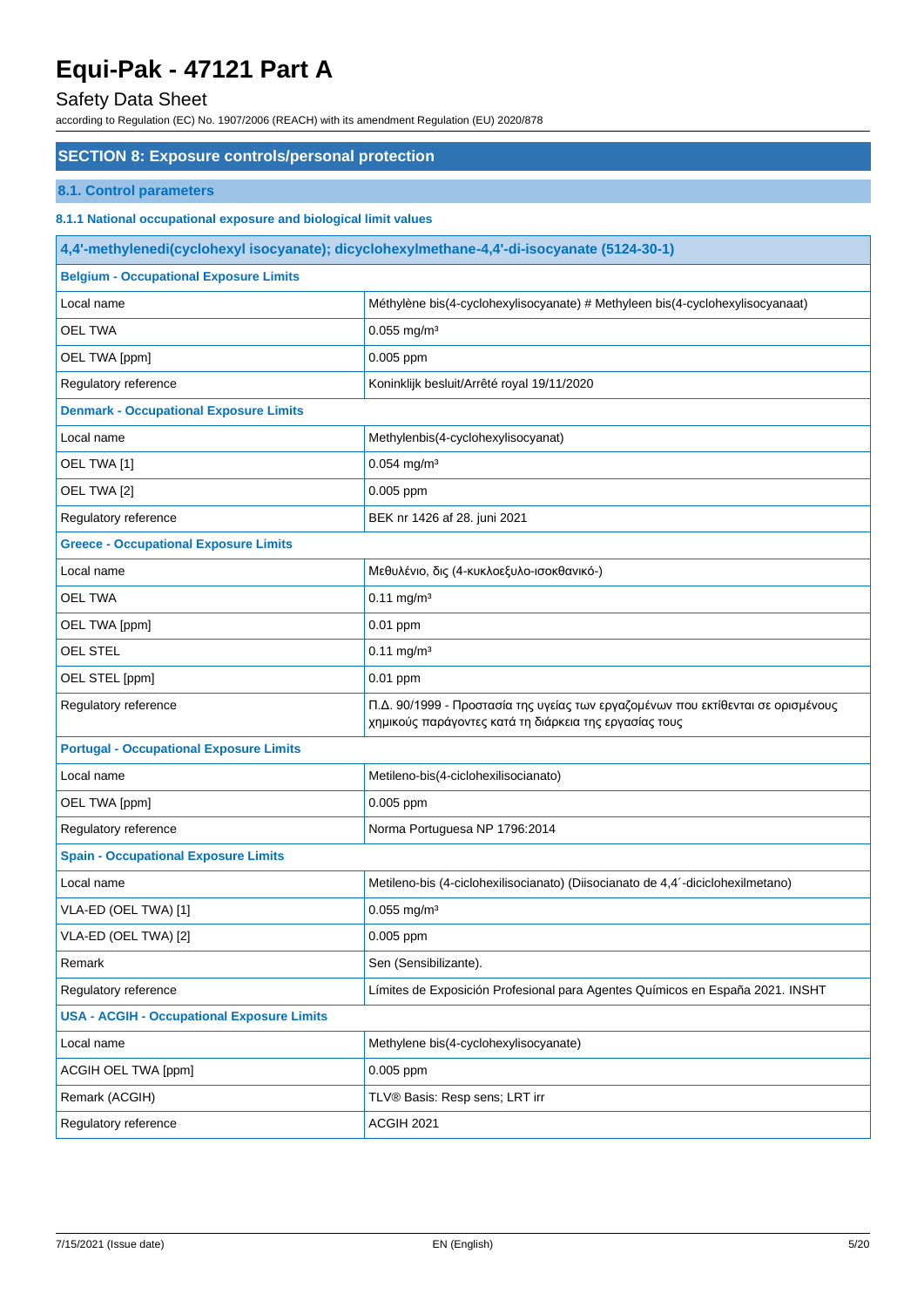## Safety Data Sheet

| methylenediphenyl diisocyanate (26447-40-5)          |                                                                                                                                                                                                                                                                                                                                                                                                                                                                                                  |  |
|------------------------------------------------------|--------------------------------------------------------------------------------------------------------------------------------------------------------------------------------------------------------------------------------------------------------------------------------------------------------------------------------------------------------------------------------------------------------------------------------------------------------------------------------------------------|--|
| <b>Poland - Occupational Exposure Limits</b>         |                                                                                                                                                                                                                                                                                                                                                                                                                                                                                                  |  |
| Local name                                           | Diizocyjanian metylenodifenylu - mieszanina izomerów (metylenodifenylodiizocyjanian,<br>MDI)                                                                                                                                                                                                                                                                                                                                                                                                     |  |
| NDS (OEL TWA)                                        | $0.03$ mg/m <sup>3</sup>                                                                                                                                                                                                                                                                                                                                                                                                                                                                         |  |
| NDSCh (OEL STEL)                                     | $0.09$ mg/m <sup>3</sup>                                                                                                                                                                                                                                                                                                                                                                                                                                                                         |  |
| Regulatory reference                                 | Dz. U. 2018 poz. 1286                                                                                                                                                                                                                                                                                                                                                                                                                                                                            |  |
| <b>Isopropyl Alcohol (67-63-0)</b>                   |                                                                                                                                                                                                                                                                                                                                                                                                                                                                                                  |  |
| <b>Belgium - Occupational Exposure Limits</b>        |                                                                                                                                                                                                                                                                                                                                                                                                                                                                                                  |  |
| Local name                                           | Alcool isopropylique # Isopropylalcohol                                                                                                                                                                                                                                                                                                                                                                                                                                                          |  |
| <b>OEL TWA</b>                                       | 500 mg/m <sup>3</sup>                                                                                                                                                                                                                                                                                                                                                                                                                                                                            |  |
| OEL TWA [ppm]                                        | 200 ppm                                                                                                                                                                                                                                                                                                                                                                                                                                                                                          |  |
| <b>OEL STEL</b>                                      | 1000 mg/m <sup>3</sup>                                                                                                                                                                                                                                                                                                                                                                                                                                                                           |  |
| OEL STEL [ppm]                                       | 400 ppm                                                                                                                                                                                                                                                                                                                                                                                                                                                                                          |  |
| Regulatory reference                                 | Koninklijk besluit/Arrêté royal 19/11/2020                                                                                                                                                                                                                                                                                                                                                                                                                                                       |  |
| <b>Bulgaria - Occupational Exposure Limits</b>       |                                                                                                                                                                                                                                                                                                                                                                                                                                                                                                  |  |
| Local name                                           | Изопропилов алкохол                                                                                                                                                                                                                                                                                                                                                                                                                                                                              |  |
| <b>OEL TWA</b>                                       | 980 mg/m <sup>3</sup>                                                                                                                                                                                                                                                                                                                                                                                                                                                                            |  |
| OEL STEL                                             | 1225 mg/m <sup>3</sup>                                                                                                                                                                                                                                                                                                                                                                                                                                                                           |  |
| Regulatory reference                                 | Наредба № 13 от 30.12.2003 г. за защита на работещите от рискове, свързани с<br>експозиция на химични агенти при работа (изм. и доп. ДВ. бр.5 от 17 Януари 2020 г.)                                                                                                                                                                                                                                                                                                                              |  |
| <b>Croatia - Occupational Exposure Limits</b>        |                                                                                                                                                                                                                                                                                                                                                                                                                                                                                                  |  |
| Local name                                           | Propan-2-ol; izopropil-alkohol; izopropanol                                                                                                                                                                                                                                                                                                                                                                                                                                                      |  |
| GVI (OEL TWA) [1]                                    | 999 mg/m <sup>3</sup>                                                                                                                                                                                                                                                                                                                                                                                                                                                                            |  |
| GVI (OEL TWA) [2]                                    | 400 ppm                                                                                                                                                                                                                                                                                                                                                                                                                                                                                          |  |
| KGVI (OEL STEL)                                      | 1250 mg/m <sup>3</sup>                                                                                                                                                                                                                                                                                                                                                                                                                                                                           |  |
| KGVI (OEL STEL) [ppm]                                | 500 ppm                                                                                                                                                                                                                                                                                                                                                                                                                                                                                          |  |
| Regulatory reference                                 | Pravilnik o izmjenama i dopunama Pravilnika o graničnim vrijednostima izloženosti<br>opasnim tvarima pri radu i o biološkim graničnim vrijednostima (NN 1/2021)                                                                                                                                                                                                                                                                                                                                  |  |
| <b>Croatia - Biological limit values</b>             |                                                                                                                                                                                                                                                                                                                                                                                                                                                                                                  |  |
| Local name                                           | Propan-2-ol                                                                                                                                                                                                                                                                                                                                                                                                                                                                                      |  |
| <b>BLV</b>                                           | 50 mg/l Karakteristični pokazatelj: aceton - Biološki uzorak: krv - Vrijeme uzorkovanja: na<br>kraju radne smjene<br>0.86 µmol/l Karakteristični pokazatelj: aceton - Biološki uzorak: krv - Vrijeme uzorkovanja:<br>na kraju radne smjene<br>50 mg/l Karakteristični pokazatelj: aceton - Biološki uzorak: mokraća - Vrijeme<br>uzorkovanja: na kraju radne smjene<br>0.86 µmol/l Karakteristični pokazatelj: aceton - Biološki uzorak: mokraća - Vrijeme<br>uzorkovanja: na kraju radne smjene |  |
| Regulatory reference                                 | Pravilnik o izmjenama i dopunama Pravilnika o graničnim vrijednostima izloženosti<br>opasnim tvarima pri radu i o biološkim graničnim vrijednostima (NN 91/2018)                                                                                                                                                                                                                                                                                                                                 |  |
| <b>Czech Republic - Occupational Exposure Limits</b> |                                                                                                                                                                                                                                                                                                                                                                                                                                                                                                  |  |
| Local name                                           | 2-Propanol (Isopropanol; Izopropylalkohol)                                                                                                                                                                                                                                                                                                                                                                                                                                                       |  |
| PEL (OEL TWA)                                        | $500$ mg/m <sup>3</sup>                                                                                                                                                                                                                                                                                                                                                                                                                                                                          |  |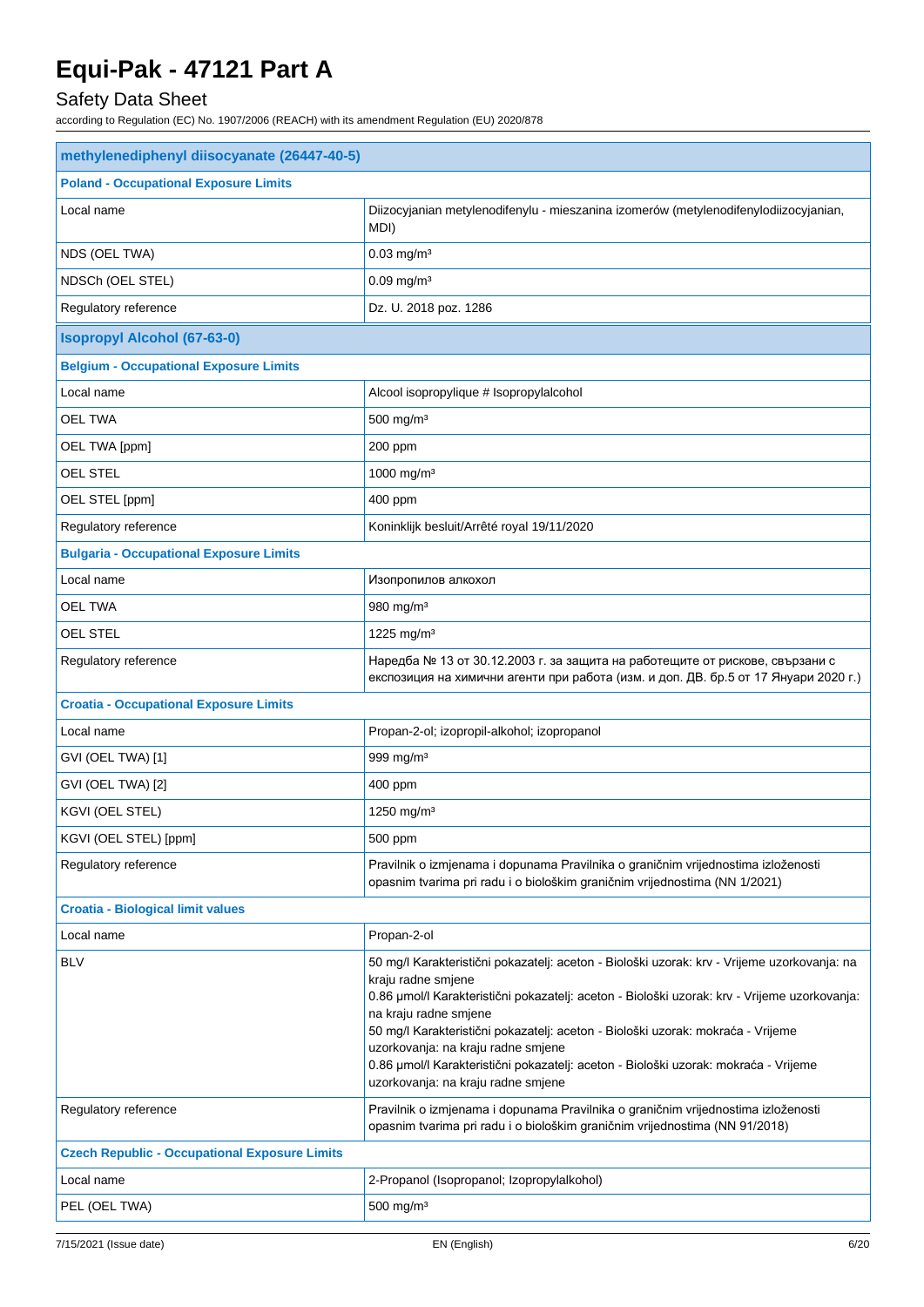## Safety Data Sheet

| <b>Isopropyl Alcohol (67-63-0)</b>                       |                                                                                                                                                                                                                                                                     |  |
|----------------------------------------------------------|---------------------------------------------------------------------------------------------------------------------------------------------------------------------------------------------------------------------------------------------------------------------|--|
| PEL (OEL TWA) [ppm]                                      | 200 ppm                                                                                                                                                                                                                                                             |  |
| NPK-P (OEL C)                                            | 1000 mg/m <sup>3</sup>                                                                                                                                                                                                                                              |  |
| NPK-P (OEL C) [ppm]                                      | 400 ppm                                                                                                                                                                                                                                                             |  |
| Regulatory reference                                     | Nařízení vlády č. 361/2007 Sb. (Předpis 195/2021 Sb.)                                                                                                                                                                                                               |  |
| <b>Denmark - Occupational Exposure Limits</b>            |                                                                                                                                                                                                                                                                     |  |
| Local name                                               | Isopropylalkohol (Isopropanol; 2-Propanol; sec-Propylalkohol)                                                                                                                                                                                                       |  |
| OEL TWA [1]                                              | 490 mg/m <sup>3</sup>                                                                                                                                                                                                                                               |  |
| OEL TWA [2]                                              | 200 ppm                                                                                                                                                                                                                                                             |  |
| Regulatory reference                                     | BEK nr 1426 af 28. juni 2021                                                                                                                                                                                                                                        |  |
| <b>Estonia - Occupational Exposure Limits</b>            |                                                                                                                                                                                                                                                                     |  |
| Local name                                               | 2-propanool (isopropüülalkohol, isopropanool)                                                                                                                                                                                                                       |  |
| <b>OEL TWA</b>                                           | 350 mg/m <sup>3</sup>                                                                                                                                                                                                                                               |  |
| OEL TWA [ppm]                                            | 150 ppm                                                                                                                                                                                                                                                             |  |
| OEL STEL                                                 | 600 mg/m <sup>3</sup>                                                                                                                                                                                                                                               |  |
| OEL STEL [ppm]                                           | 250 ppm                                                                                                                                                                                                                                                             |  |
| Regulatory reference                                     | Vabariigi Valitsuse 20. märtsi 2001. a määruse nr 105 (RT I, 17.10.2019, 2); Vabariigi<br>Valitsuse 10. märtsi 2019. a määruse nr 84                                                                                                                                |  |
| <b>Finland - Occupational Exposure Limits</b>            |                                                                                                                                                                                                                                                                     |  |
| Local name                                               | 2-Propanoli                                                                                                                                                                                                                                                         |  |
| HTP (OEL TWA) [1]                                        | $500$ mg/m <sup>3</sup>                                                                                                                                                                                                                                             |  |
| HTP (OEL TWA) [2]                                        | 200 ppm                                                                                                                                                                                                                                                             |  |
| HTP (OEL STEL)                                           | 620 mg/m $3$                                                                                                                                                                                                                                                        |  |
| HTP (OEL STEL) [ppm]                                     | 250 ppm                                                                                                                                                                                                                                                             |  |
| Regulatory reference                                     | HTP-ARVOT 2020 (Sosiaali- ja terveysministeriö)                                                                                                                                                                                                                     |  |
| <b>France - Occupational Exposure Limits</b>             |                                                                                                                                                                                                                                                                     |  |
| Local name                                               | Alcool isopropylique                                                                                                                                                                                                                                                |  |
| VLE (OEL C/STEL)                                         | 980 mg/m <sup>3</sup>                                                                                                                                                                                                                                               |  |
| VLE (OEL C/STEL) [ppm]                                   | 400 ppm                                                                                                                                                                                                                                                             |  |
| Remark                                                   | Valeurs recommandées/admises                                                                                                                                                                                                                                        |  |
| Regulatory reference                                     | Circulaire du Ministère du travail (réf.: INRS ED 984, 2016)                                                                                                                                                                                                        |  |
| <b>Germany - Occupational Exposure Limits (TRGS 900)</b> |                                                                                                                                                                                                                                                                     |  |
| Local name                                               | Propan-2-ol                                                                                                                                                                                                                                                         |  |
| AGW (OEL TWA) [1]                                        | $500$ mg/m <sup>3</sup>                                                                                                                                                                                                                                             |  |
| AGW (OEL TWA) [2]                                        | 200 ppm                                                                                                                                                                                                                                                             |  |
| Peak exposure limitation factor                          | 2(II)                                                                                                                                                                                                                                                               |  |
| Remark                                                   | DFG - Senatskommission zur Prüfung gesundheitsschädlicher Arbeitsstoffe der DFG<br>(MAK-Kommission); Y - Ein Risiko der Fruchtschädigung braucht bei Einhaltung des<br>Arbeitsplatzgrenzwertes und des biologischen Grenzwertes (BGW) nicht befürchtet zu<br>werden |  |
| Regulatory reference                                     | <b>TRGS900</b>                                                                                                                                                                                                                                                      |  |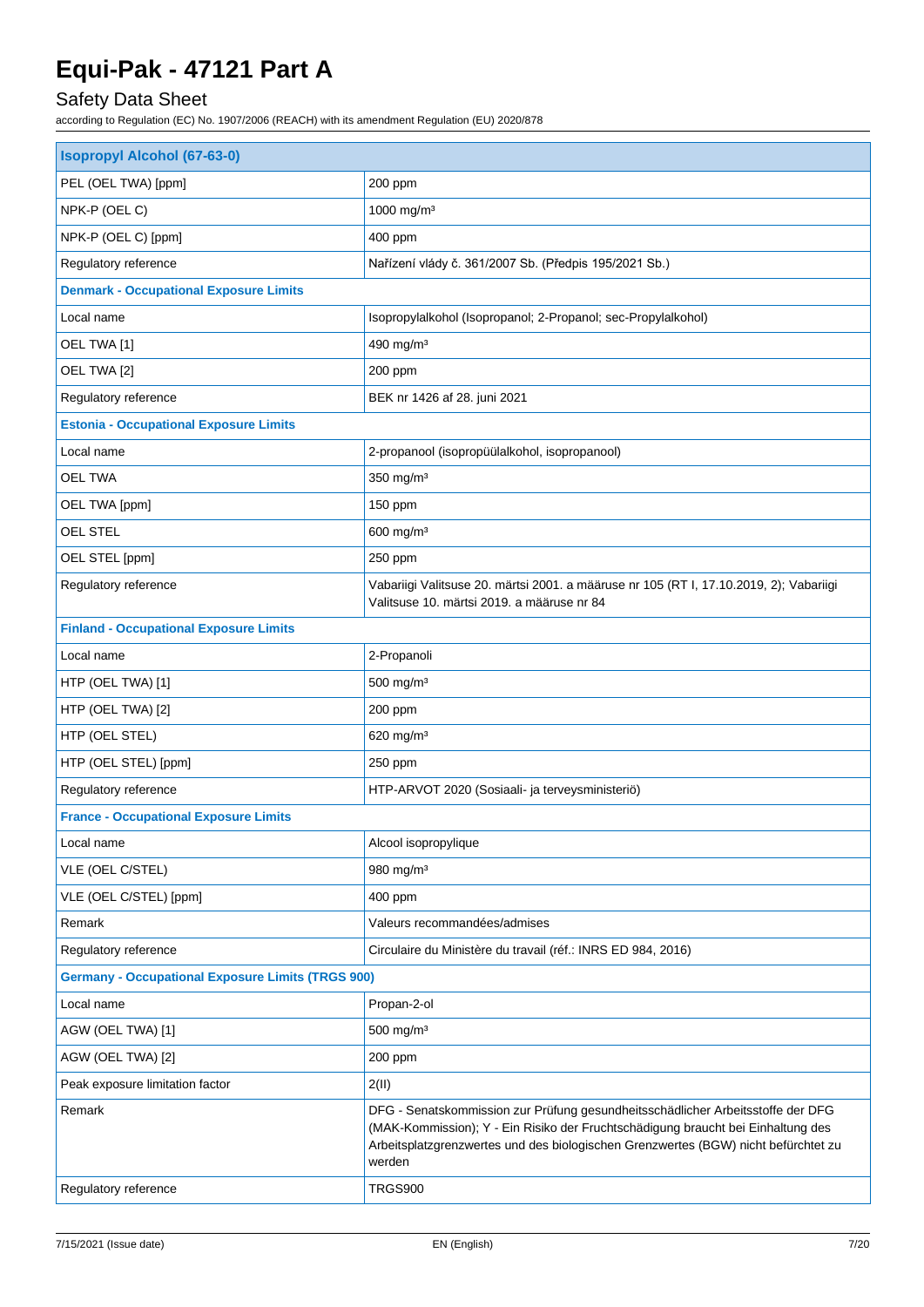## Safety Data Sheet

| <b>Isopropyl Alcohol (67-63-0)</b>                  |                                                                                                                                                                                                                                                                                                                                                     |  |
|-----------------------------------------------------|-----------------------------------------------------------------------------------------------------------------------------------------------------------------------------------------------------------------------------------------------------------------------------------------------------------------------------------------------------|--|
| <b>Germany - Biological limit values (TRGS 903)</b> |                                                                                                                                                                                                                                                                                                                                                     |  |
| Local name                                          | Propan-2-ol                                                                                                                                                                                                                                                                                                                                         |  |
| Biological limit value                              | 25 mg/l Parameter: Aceton - Untersuchungsmaterial: B = Vollblut, U = Urin -<br>Probenahmezeitpunkt: b) Expositionsende, bzw. Schichtende - Festlegung/Begründung:<br>11/2012 DFG<br>25 mg/l Parameter: Aceton - Untersuchungsmaterial: U = Urin - Probenahmezeitpunkt: b)<br>Expositionsende, bzw. Schichtende - Festlegung/Begründung: 11/2012 DFG |  |
| Regulatory reference                                | <b>TRGS 903</b>                                                                                                                                                                                                                                                                                                                                     |  |
| <b>Greece - Occupational Exposure Limits</b>        |                                                                                                                                                                                                                                                                                                                                                     |  |
| Local name                                          | Ισοπροπυλική αλκοόλη                                                                                                                                                                                                                                                                                                                                |  |
| OEL TWA                                             | 980 mg/m <sup>3</sup>                                                                                                                                                                                                                                                                                                                               |  |
| OEL TWA [ppm]                                       | 400 ppm                                                                                                                                                                                                                                                                                                                                             |  |
| <b>OEL STEL</b>                                     | 1225 mg/m <sup>3</sup>                                                                                                                                                                                                                                                                                                                              |  |
| OEL STEL [ppm]                                      | 500 ppm                                                                                                                                                                                                                                                                                                                                             |  |
| Regulatory reference                                | Π.Δ. 90/1999 - Προστασία της υγείας των εργαζομένων που εκτίθενται σε ορισμένους<br>χημικούς παράγοντες κατά τη διάρκεια της εργασίας τους                                                                                                                                                                                                          |  |
| <b>Hungary - Occupational Exposure Limits</b>       |                                                                                                                                                                                                                                                                                                                                                     |  |
| Local name                                          | IZOPROPIL-ALKOHOL                                                                                                                                                                                                                                                                                                                                   |  |
| AK (OEL TWA)                                        | $500$ mg/m <sup>3</sup>                                                                                                                                                                                                                                                                                                                             |  |
| CK (OEL STEL)                                       | 1000 mg/m <sup>3</sup>                                                                                                                                                                                                                                                                                                                              |  |
| Regulatory reference                                | 5/2020. (II. 6.) ITM rendelet - A kémiai kóroki tényezők hatásának kitett munkavállalók<br>egészségének és biztonságának védelméről                                                                                                                                                                                                                 |  |
| <b>Hungary - Biological Exposure Indices</b>        |                                                                                                                                                                                                                                                                                                                                                     |  |
| Local name                                          | Izopropil-alkohol (2-Propanol)                                                                                                                                                                                                                                                                                                                      |  |
| <b>BEI</b>                                          | 25 mg/l Biológiai expozíciós (hatás) mutató: aceton - Biológiai minta: vizeletben -<br>Mintavétel ideje: m.v. (műszak végén)<br>430 µmol/l Biológiai expozíciós (hatás) mutató: aceton - Biológiai minta: vizeletben -<br>Mintavétel ideje: m.v. (műszak végén)                                                                                     |  |
| Remark                                              | A foglalkozási vegyi expozíció esetén ajánlott biológiai expozíciós és hatásmutatók<br>határértékei                                                                                                                                                                                                                                                 |  |
| Regulatory reference                                | 5/2020. (II. 6.) ITM rendelet - A kémiai kóroki tényezők hatásának kitett munkavállalók<br>egészségének és biztonságának védelméről                                                                                                                                                                                                                 |  |
| <b>Ireland - Occupational Exposure Limits</b>       |                                                                                                                                                                                                                                                                                                                                                     |  |
| Local name                                          | Isopropyl alcohol [Propan-2-ol]                                                                                                                                                                                                                                                                                                                     |  |
| OEL TWA [2]                                         | 200 ppm                                                                                                                                                                                                                                                                                                                                             |  |
| OEL STEL [ppm]                                      | 400 ppm                                                                                                                                                                                                                                                                                                                                             |  |
| Regulatory reference                                | Chemical Agents Code of Practice 2021                                                                                                                                                                                                                                                                                                               |  |
| <b>Ireland - Biological limit values</b>            |                                                                                                                                                                                                                                                                                                                                                     |  |
| Local name                                          | 2-Propanol                                                                                                                                                                                                                                                                                                                                          |  |
| <b>BLV</b>                                          | 40 mg/l Parameter: acetone - Medium: urine - Sampling time: End of shift at end of<br>workweek - Notations: B (Background), Ns (Non-specific)                                                                                                                                                                                                       |  |
| Regulatory reference                                | Biological Monitoring Guidelines (HSA, 2011)                                                                                                                                                                                                                                                                                                        |  |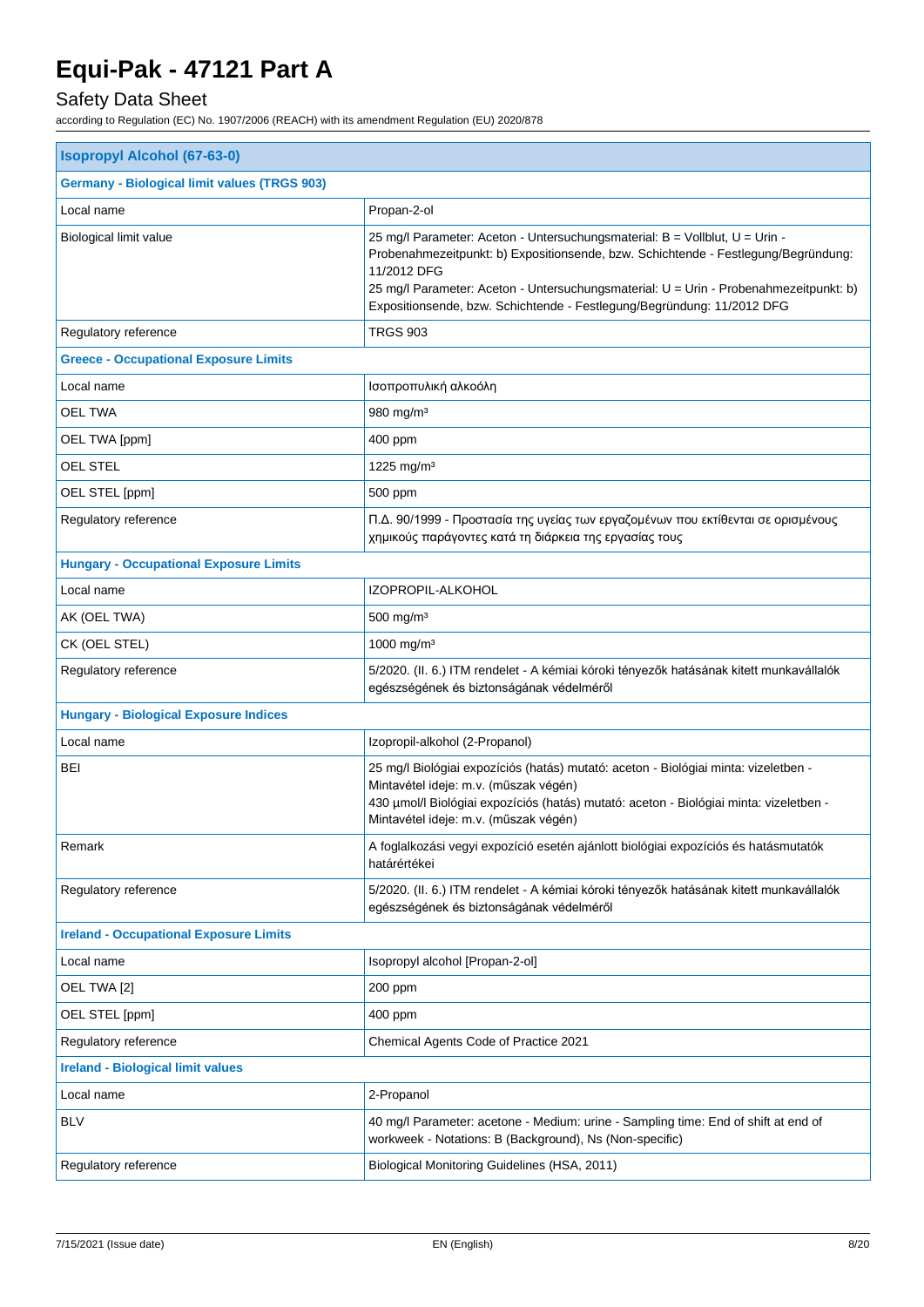## Safety Data Sheet

| <b>Isopropyl Alcohol (67-63-0)</b>                                                                                                                              |  |  |
|-----------------------------------------------------------------------------------------------------------------------------------------------------------------|--|--|
|                                                                                                                                                                 |  |  |
| Izopropanols (2-propanols, izopropilspirts, 1-metil-1-etanols)                                                                                                  |  |  |
| 350 mg/m <sup>3</sup>                                                                                                                                           |  |  |
| $600$ mg/m <sup>3</sup>                                                                                                                                         |  |  |
| Ministru kabineta 2007. gada 15. maija noteikumiem Nr. 325 (Grozījumi Ministru kabineta<br>2011. gada 1. februārī noteikumiem Nr. 92)                           |  |  |
|                                                                                                                                                                 |  |  |
| 2-propanolis (izopropanolis, izopropilo alkoholis)                                                                                                              |  |  |
| 350 mg/m <sup>3</sup>                                                                                                                                           |  |  |
| 150 ppm                                                                                                                                                         |  |  |
| 600 mg/m <sup>3</sup>                                                                                                                                           |  |  |
| 250 ppm                                                                                                                                                         |  |  |
| LIETUVOS HIGIENOS NORMA HN 23:2011 (Nr. V-695/A1-272, 2018-06-12)                                                                                               |  |  |
| <b>Poland - Occupational Exposure Limits</b>                                                                                                                    |  |  |
| Propan-2-ol (izopropylowy alkohol)                                                                                                                              |  |  |
| 900 mg/m <sup>3</sup>                                                                                                                                           |  |  |
| 1200 mg/m <sup>3</sup>                                                                                                                                          |  |  |
| Dz. U. 2018 poz. 1286                                                                                                                                           |  |  |
| <b>Portugal - Occupational Exposure Limits</b>                                                                                                                  |  |  |
| 2-Propanol (isopropanol ou álcool isopropílico)                                                                                                                 |  |  |
| 200 ppm                                                                                                                                                         |  |  |
| 400 ppm                                                                                                                                                         |  |  |
| A4 (Agente não classificável como carcinogénico no Homem); IBE (Índice biológico de<br>exposição)                                                               |  |  |
| Norma Portuguesa NP 1796:2014                                                                                                                                   |  |  |
| <b>Portugal - Biological Exposure Indices</b>                                                                                                                   |  |  |
| 2-Propanol                                                                                                                                                      |  |  |
| 40 mg/l Parâmetro: Acetona - Meio: urina - Momento da amostragem: Fim do turno no fim<br>da semana de trabalho - Notaçao: Vb (Valor basal), Ne (Não específico) |  |  |
| Norma Portuguesa NP 1796:2014                                                                                                                                   |  |  |
| <b>Romania - Occupational Exposure Limits</b>                                                                                                                   |  |  |
| Alcool izopropilic/2-Propanol                                                                                                                                   |  |  |
| $200$ mg/m <sup>3</sup>                                                                                                                                         |  |  |
| 81 ppm                                                                                                                                                          |  |  |
| $500$ mg/m <sup>3</sup>                                                                                                                                         |  |  |
| 203 ppm                                                                                                                                                         |  |  |
| Hotărârea Guvernului nr. 1.218/2006 (Hotărârea nr. 53/2021)                                                                                                     |  |  |
| Romania - Biological limit values                                                                                                                               |  |  |
| Alcool izopropilic                                                                                                                                              |  |  |
|                                                                                                                                                                 |  |  |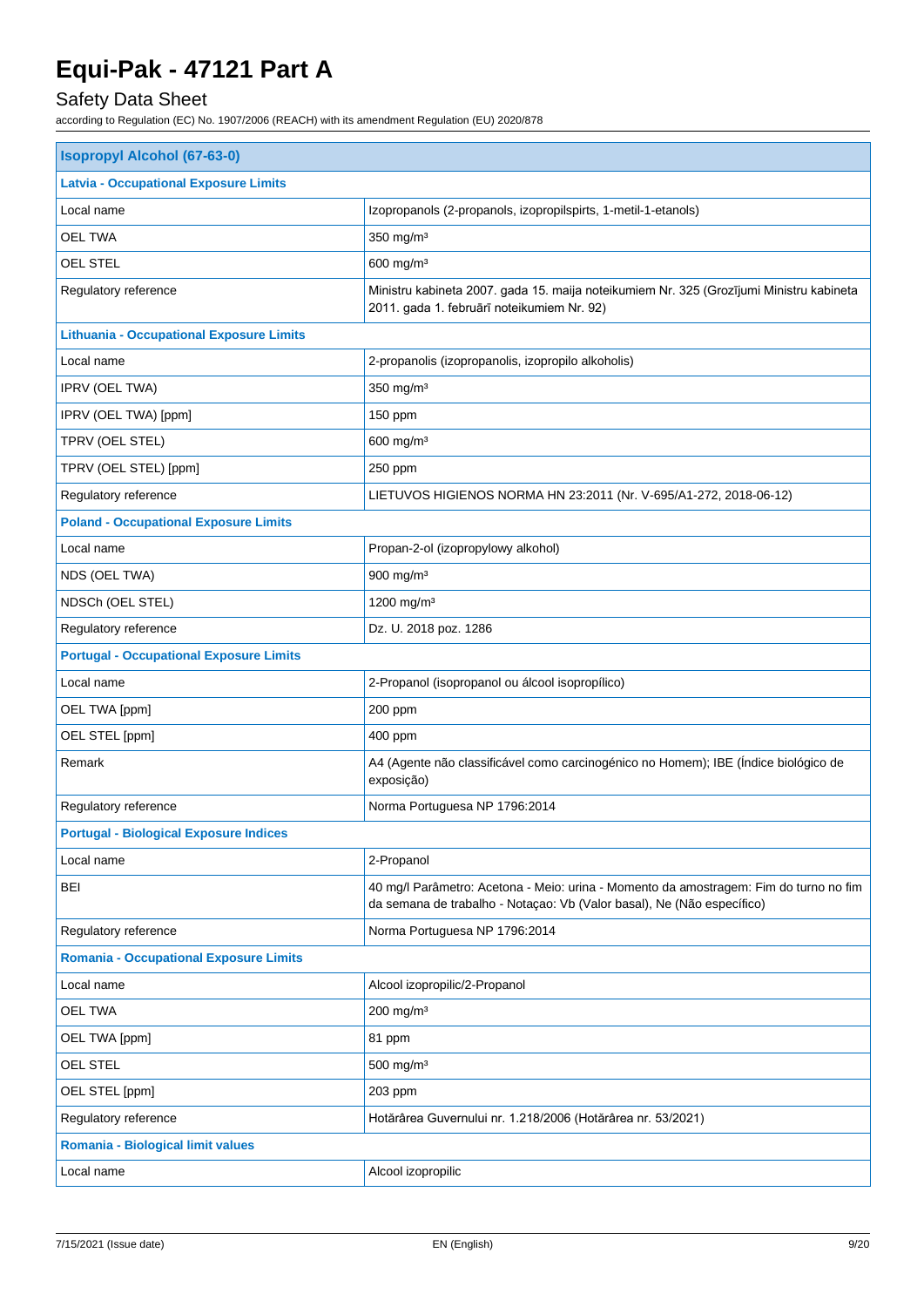## Safety Data Sheet

| <b>Isopropyl Alcohol (67-63-0)</b>             |                                                                                                                                                                                                                                                                                                                                                                                                                                                                                                         |  |
|------------------------------------------------|---------------------------------------------------------------------------------------------------------------------------------------------------------------------------------------------------------------------------------------------------------------------------------------------------------------------------------------------------------------------------------------------------------------------------------------------------------------------------------------------------------|--|
| <b>BLV</b>                                     | 50 mg/l Indicador biologic: Acetonă - Material biologic: urină - Momentul recoltarii: sfârșit<br>de schimb                                                                                                                                                                                                                                                                                                                                                                                              |  |
| Regulatory reference                           | Hotărârea Guvernului nr. 1.218/2006 (Hotărârea nr. 584/2018)                                                                                                                                                                                                                                                                                                                                                                                                                                            |  |
| <b>Slovakia - Occupational Exposure Limits</b> |                                                                                                                                                                                                                                                                                                                                                                                                                                                                                                         |  |
| Local name                                     | Izopropylalkohol (propán-2-ol)                                                                                                                                                                                                                                                                                                                                                                                                                                                                          |  |
| NPHV (OEL TWA) [1]                             | 500 mg/m <sup>3</sup>                                                                                                                                                                                                                                                                                                                                                                                                                                                                                   |  |
| NPHV (OEL TWA) [2]                             | 200 ppm                                                                                                                                                                                                                                                                                                                                                                                                                                                                                                 |  |
| NPHV (OEL STEL)                                | 1000 mg/m <sup>3</sup>                                                                                                                                                                                                                                                                                                                                                                                                                                                                                  |  |
| NPHV (OEL STEL) [ppm]                          | 400 ppm                                                                                                                                                                                                                                                                                                                                                                                                                                                                                                 |  |
| Regulatory reference                           | Nariadenie vlády č. 355/2006 Z. z. (236/2020 Z. z.)                                                                                                                                                                                                                                                                                                                                                                                                                                                     |  |
| <b>Slovenia - Occupational Exposure Limits</b> |                                                                                                                                                                                                                                                                                                                                                                                                                                                                                                         |  |
| Local name                                     | propan-2-ol (izopropilalkohol; izopropanol)                                                                                                                                                                                                                                                                                                                                                                                                                                                             |  |
| <b>OEL TWA</b>                                 | 500 mg/m <sup>3</sup>                                                                                                                                                                                                                                                                                                                                                                                                                                                                                   |  |
| OEL TWA [ppm]                                  | 200 ppm                                                                                                                                                                                                                                                                                                                                                                                                                                                                                                 |  |
| OEL STEL                                       | 1000 mg/m <sup>3</sup>                                                                                                                                                                                                                                                                                                                                                                                                                                                                                  |  |
| OEL STEL [ppm]                                 | 400 ppm                                                                                                                                                                                                                                                                                                                                                                                                                                                                                                 |  |
| Remark                                         | Y (Snovi, pri katerih ni nevarnosti za zarodek ob upoštevanju mejnih vrednosti in bat<br>vrednosti), BAT (Biološka mejna vrednost)                                                                                                                                                                                                                                                                                                                                                                      |  |
| Regulatory reference                           | Uradni list RS, št. 72/2021 z dne 11.5.2021                                                                                                                                                                                                                                                                                                                                                                                                                                                             |  |
| Slovenia - Biological limit values             |                                                                                                                                                                                                                                                                                                                                                                                                                                                                                                         |  |
| Local name                                     | 2-propanol                                                                                                                                                                                                                                                                                                                                                                                                                                                                                              |  |
| <b>BLV</b>                                     | 25 mg/l Parameter: aceton - Biološki vzorec: kri - Čas vzorčenja: ob koncu delovne<br>izmene<br>25 mg/l Parameter: aceton - Biološki vzorec: urin - Čas vzorčenja: ob koncu delovne<br>izmene                                                                                                                                                                                                                                                                                                           |  |
| Regulatory reference                           | Uradni list RS, št. 72/2021 z dne 11.5.2021                                                                                                                                                                                                                                                                                                                                                                                                                                                             |  |
| <b>Spain - Occupational Exposure Limits</b>    |                                                                                                                                                                                                                                                                                                                                                                                                                                                                                                         |  |
| Local name                                     | Isopropanol (Alcohol isopropílico)                                                                                                                                                                                                                                                                                                                                                                                                                                                                      |  |
| VLA-ED (OEL TWA) [1]                           | 500 mg/m <sup>3</sup>                                                                                                                                                                                                                                                                                                                                                                                                                                                                                   |  |
| VLA-ED (OEL TWA) [2]                           | 200 ppm                                                                                                                                                                                                                                                                                                                                                                                                                                                                                                 |  |
| <b>VLA-EC (OEL STEL)</b>                       | 1000 mg/m <sup>3</sup>                                                                                                                                                                                                                                                                                                                                                                                                                                                                                  |  |
| VLA-EC (OEL STEL) [ppm]                        | 400 ppm                                                                                                                                                                                                                                                                                                                                                                                                                                                                                                 |  |
| Remark                                         | VLB® (Agente químico que tiene Valor Límite Biológico), s (Esta sustancia tiene prohibida<br>total o parcialmente su comercialización y uso como fitosanitario y/o como biocida. Para<br>una información detallada acerca de las prohibiciones consúltese: Base de datos de<br>productos biocidas: http://www.msssi.gob.es/ciudadanos/productos.do?tipo=plaguicidas<br>Base de datos de productos fitosanitarios<br>http://www.magrama.gob.es/agricultura/pags/fitos/registro/fichas/pdf/Lista_sa.pdf). |  |
| Regulatory reference                           | Límites de Exposición Profesional para Agentes Químicos en España 2021. INSHT                                                                                                                                                                                                                                                                                                                                                                                                                           |  |
| <b>Spain - Biological limit values</b>         |                                                                                                                                                                                                                                                                                                                                                                                                                                                                                                         |  |
| Local name                                     | Isopropanol (Alcohol isopropílico)                                                                                                                                                                                                                                                                                                                                                                                                                                                                      |  |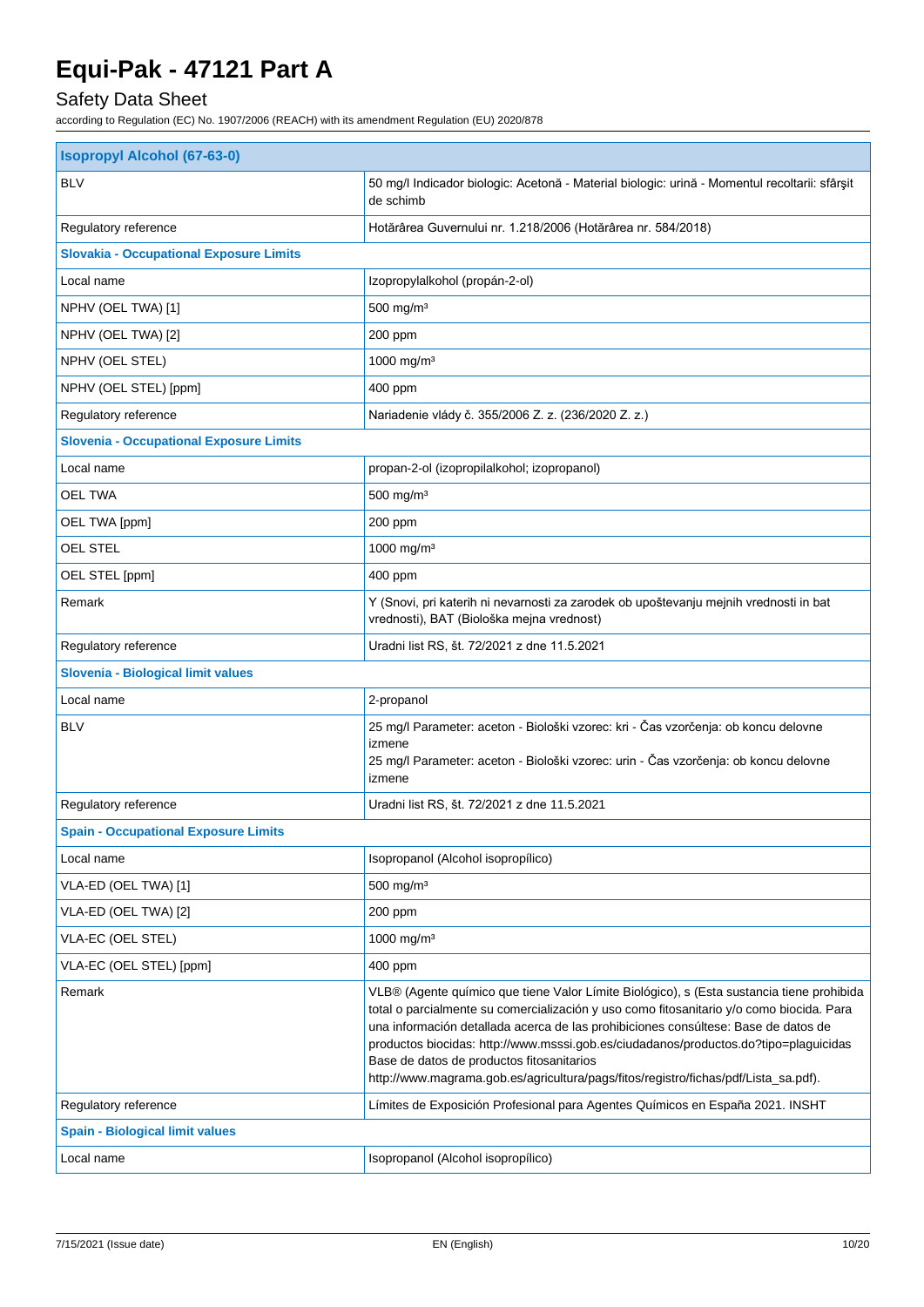## Safety Data Sheet

according to Regulation (EC) No. 1907/2006 (REACH) with its amendment Regulation (EU) 2020/878

| <b>Isopropyl Alcohol (67-63-0)</b>                   |                                                                                                                                                                                                                                                                                                                                                                                                                                             |  |
|------------------------------------------------------|---------------------------------------------------------------------------------------------------------------------------------------------------------------------------------------------------------------------------------------------------------------------------------------------------------------------------------------------------------------------------------------------------------------------------------------------|--|
| <b>BLV</b>                                           | 40 mg/l Parámetro: Acetona - Medio: Orina - Momento de muestreo: Final de la semana<br>laboral - Notas: F (Fondo. El indicador está generalmente presente en cantidades<br>detectables en personas no expuestas laboraboralmente. Estos niveles de fondo están<br>considerados en el valor VLB), I (Significa que el indicador biológico es inespecífico<br>puesto que puede encontrarse después de la exposición a otros agentes químicos) |  |
| Regulatory reference                                 | Límites de Exposición Profesional para Agentes Químicos en España 2021. INSHT                                                                                                                                                                                                                                                                                                                                                               |  |
| <b>Sweden - Occupational Exposure Limits</b>         |                                                                                                                                                                                                                                                                                                                                                                                                                                             |  |
| Local name                                           | Isopropanol                                                                                                                                                                                                                                                                                                                                                                                                                                 |  |
| NGV (OEL TWA)                                        | $350$ mg/m <sup>3</sup>                                                                                                                                                                                                                                                                                                                                                                                                                     |  |
| NGV (OEL TWA) [ppm]                                  | 150 ppm                                                                                                                                                                                                                                                                                                                                                                                                                                     |  |
| KTV (OEL STEL)                                       | $600$ mg/m <sup>3</sup>                                                                                                                                                                                                                                                                                                                                                                                                                     |  |
| KTV (OEL STEL) [ppm]                                 | 250 ppm                                                                                                                                                                                                                                                                                                                                                                                                                                     |  |
| Regulatory reference                                 | Hygieniska gränsvärden (AFS 2018:1)                                                                                                                                                                                                                                                                                                                                                                                                         |  |
| <b>United Kingdom - Occupational Exposure Limits</b> |                                                                                                                                                                                                                                                                                                                                                                                                                                             |  |
| Local name                                           | Propan-2-ol                                                                                                                                                                                                                                                                                                                                                                                                                                 |  |
| WEL TWA (OEL TWA) [1]                                | 999 mg/m <sup>3</sup>                                                                                                                                                                                                                                                                                                                                                                                                                       |  |
| WEL TWA (OEL TWA) [2]                                | 400 ppm                                                                                                                                                                                                                                                                                                                                                                                                                                     |  |
| WEL STEL (OEL STEL)                                  | 1250 mg/m <sup>3</sup>                                                                                                                                                                                                                                                                                                                                                                                                                      |  |
| WEL STEL (OEL STEL) [ppm]                            | 500 ppm                                                                                                                                                                                                                                                                                                                                                                                                                                     |  |
| Regulatory reference                                 | EH40/2005 (Fourth edition, 2020). HSE                                                                                                                                                                                                                                                                                                                                                                                                       |  |
| <b>USA - ACGIH - Occupational Exposure Limits</b>    |                                                                                                                                                                                                                                                                                                                                                                                                                                             |  |
| Local name                                           | 2-Propanol                                                                                                                                                                                                                                                                                                                                                                                                                                  |  |
| ACGIH OEL TWA [ppm]                                  | 200 ppm                                                                                                                                                                                                                                                                                                                                                                                                                                     |  |
| ACGIH OEL STEL [ppm]                                 | 400 ppm                                                                                                                                                                                                                                                                                                                                                                                                                                     |  |
| Remark (ACGIH)                                       | TLV® Basis: Eye & URT irr; CNS impair. Notations: A4 (Not classifiable as a Human<br>Carcinogen); BEI                                                                                                                                                                                                                                                                                                                                       |  |
| Regulatory reference                                 | ACGIH 2021                                                                                                                                                                                                                                                                                                                                                                                                                                  |  |
| <b>USA - ACGIH - Biological Exposure Indices</b>     |                                                                                                                                                                                                                                                                                                                                                                                                                                             |  |
| Local name                                           | 2-PROPANOL                                                                                                                                                                                                                                                                                                                                                                                                                                  |  |
| <b>BEI</b>                                           | 40 mg/l Parameter: Acetone - Medium: urine - Sampling time: End of shift at end of<br>workweek - Notations: B, Ns                                                                                                                                                                                                                                                                                                                           |  |
| Regulatory reference                                 | ACGIH 2021                                                                                                                                                                                                                                                                                                                                                                                                                                  |  |
|                                                      |                                                                                                                                                                                                                                                                                                                                                                                                                                             |  |

#### **8.1.2. Recommended monitoring procedures**

No additional information available

#### **8.1.3. Air contaminants formed**

### No additional information available

#### **8.1.4. DNEL and PNEC**

No additional information available

#### **8.1.5. Control banding**

No additional information available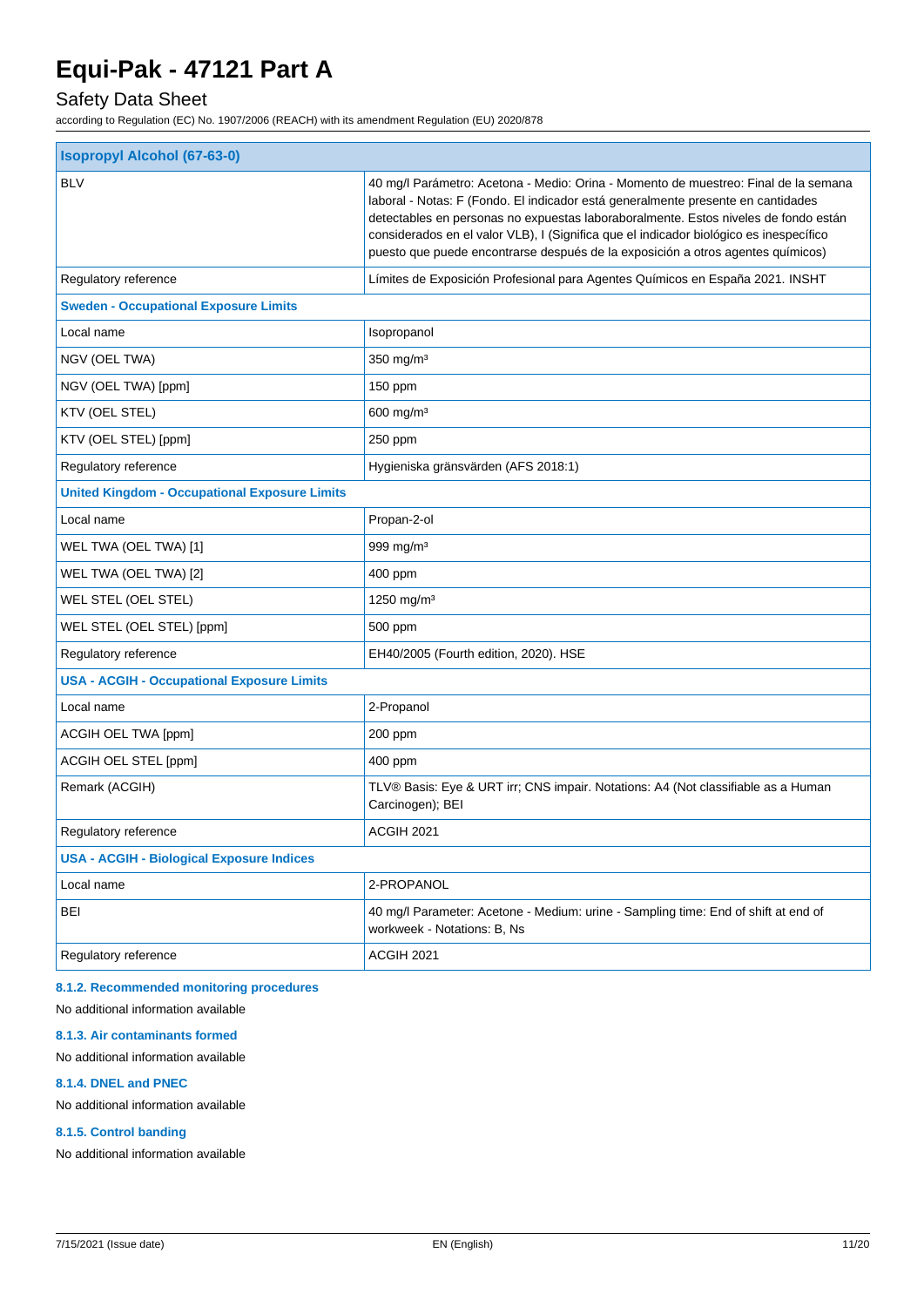### Safety Data Sheet

according to Regulation (EC) No. 1907/2006 (REACH) with its amendment Regulation (EU) 2020/878

#### **8.2. Exposure controls**

#### **8.2.1. Appropriate engineering controls**

#### **Appropriate engineering controls:**

Ensure good ventilation of the work station.

#### **8.2.2. Personal protection equipment**

#### **Personal protective equipment:**

Gloves. Use breathing mask and filter suitable for organic gases and vapours. Protective clothing. Avoid all unnecessary exposure.

#### **Personal protective equipment symbol(s):**



#### **8.2.2.1. Eye and face protection**

#### **Eye protection:**

Safety glasses. Wear eye glasses with side protection according to EN 166.

#### **8.2.2.2. Skin protection**

#### **Skin and body protection:**

Long-sleeved apron/clothing with liquid tight type 3, protective against liquid chemicals (tested EN 14605)

#### **Hand protection:**

Protective gloves. EN 374. Butyl rubber. Break through time: ≥ 480 min. Layer thickness : >1,1 mm.

#### **8.2.2.3. Respiratory protection**

#### **Respiratory protection:**

This product should not be used under conditions of poor ventilation unless a protective mask with an appropriate gas filter (i.e. type A1 according to standard EN 14387) is used.

#### **8.2.2.4. Thermal hazards**

No additional information available

**8.2.3. Environmental exposure controls**

#### **Environmental exposure controls:**

Avoid release to the environment.

#### **Other information:**

Do not eat, drink or smoke during use.

| <b>SECTION 9: Physical and chemical properties</b>         |                                  |  |
|------------------------------------------------------------|----------------------------------|--|
|                                                            |                                  |  |
| 9.1. Information on basic physical and chemical properties |                                  |  |
| Physical state                                             | : Liquid                         |  |
| Colour                                                     | : Colourless.                    |  |
| Appearance                                                 | : Viscous liquid.                |  |
| Odour                                                      | : Odourless.                     |  |
| Odour threshold                                            | : Not available                  |  |
| Melting point                                              | : Not applicable                 |  |
| Freezing point                                             | : Not available                  |  |
| Boiling point                                              | : $> 204.4 °C$                   |  |
| Flammability                                               | : Not applicable, Non flammable. |  |
| Explosive limits                                           | : Not available                  |  |
| Lower explosive limit (LEL)                                | : Not available                  |  |
| Upper explosive limit (UEL)                                | : Not available                  |  |
| Flash point                                                | : $> 143.3$ °C                   |  |
| Auto-ignition temperature                                  | : Not available                  |  |
| Decomposition temperature                                  | : Not available                  |  |
| pН                                                         | : Not available                  |  |
| Viscosity, kinematic                                       | : Not available                  |  |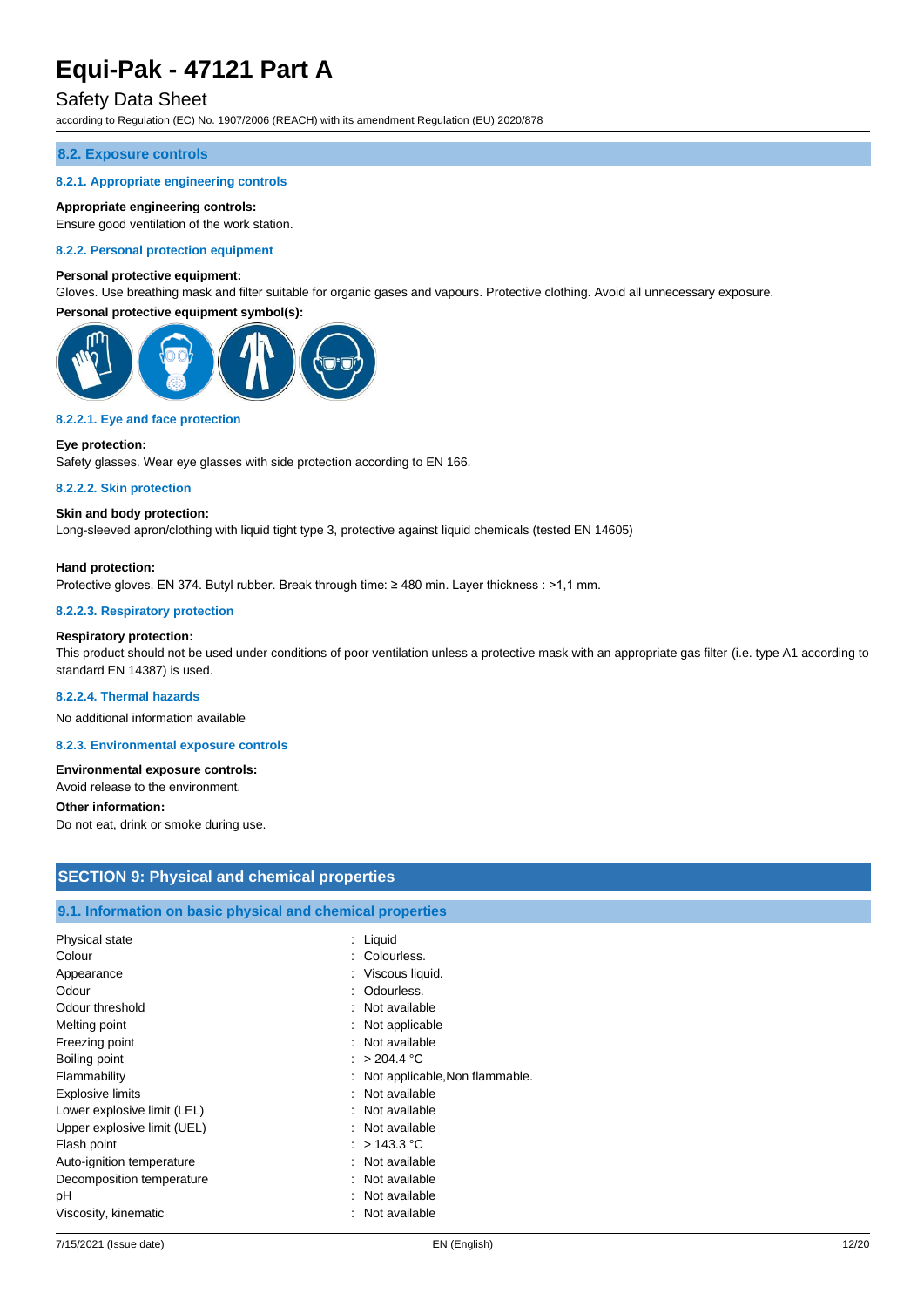### Safety Data Sheet

according to Regulation (EC) No. 1907/2006 (REACH) with its amendment Regulation (EU) 2020/878

| : Not available         |
|-------------------------|
| : Not available         |
| : $< 0$ Pa @20°C        |
| : Not available         |
| : Not available         |
| : 1.1 g/cm <sup>3</sup> |
| : > 1                   |
| Not applicable          |
| Not applicable          |
| Not applicable          |
| Not applicable          |
| Not applicable          |
| Not applicable          |
| Not applicable          |
| Not applicable          |
|                         |

**9.2. Other information**

#### **9.2.1. Information with regard to physical hazard classes**

No additional information available

#### **9.2.2. Other safety characteristics**

No additional information available

### **SECTION 10: Stability and reactivity**

### **10.1. Reactivity**

Reacts with water to liberate CO2 gas which may build pressure in closed containers.

**10.2. Chemical stability**

Stable under normal conditions.

**10.3. Possibility of hazardous reactions**

Polymerization. in the presence of. water.

**10.4. Conditions to avoid**

Moisture.

**10.5. Incompatible materials**

Water. Strong acids. Strong bases.

**10.6. Hazardous decomposition products**

On combustion, forms: carbon oxides (CO and CO2). Nitrogen oxides. Hydrogen cyanide. fume.

| <b>SECTION 11: Toxicological information</b>                                                                                                     |               |  |
|--------------------------------------------------------------------------------------------------------------------------------------------------|---------------|--|
| 11.1. Information on hazard classes as defined in Regulation (EC) No 1272/2008                                                                   |               |  |
| : Not classified<br>Acute toxicity (oral)<br>Acute toxicity (dermal)<br>: Not classified<br>Acute toxicity (inhalation)<br>: Harmful if inhaled. |               |  |
| Instant Pad - 47121 Part A                                                                                                                       |               |  |
| ATE CLP (dust, mist)                                                                                                                             | 1.409 mg/l/4h |  |
| 4,4'-methylenedi(cyclohexyl isocyanate); dicyclohexylmethane-4,4'-di-isocyanate (5124-30-1)                                                      |               |  |
| LD50 oral rat                                                                                                                                    | 9980 mg/kg    |  |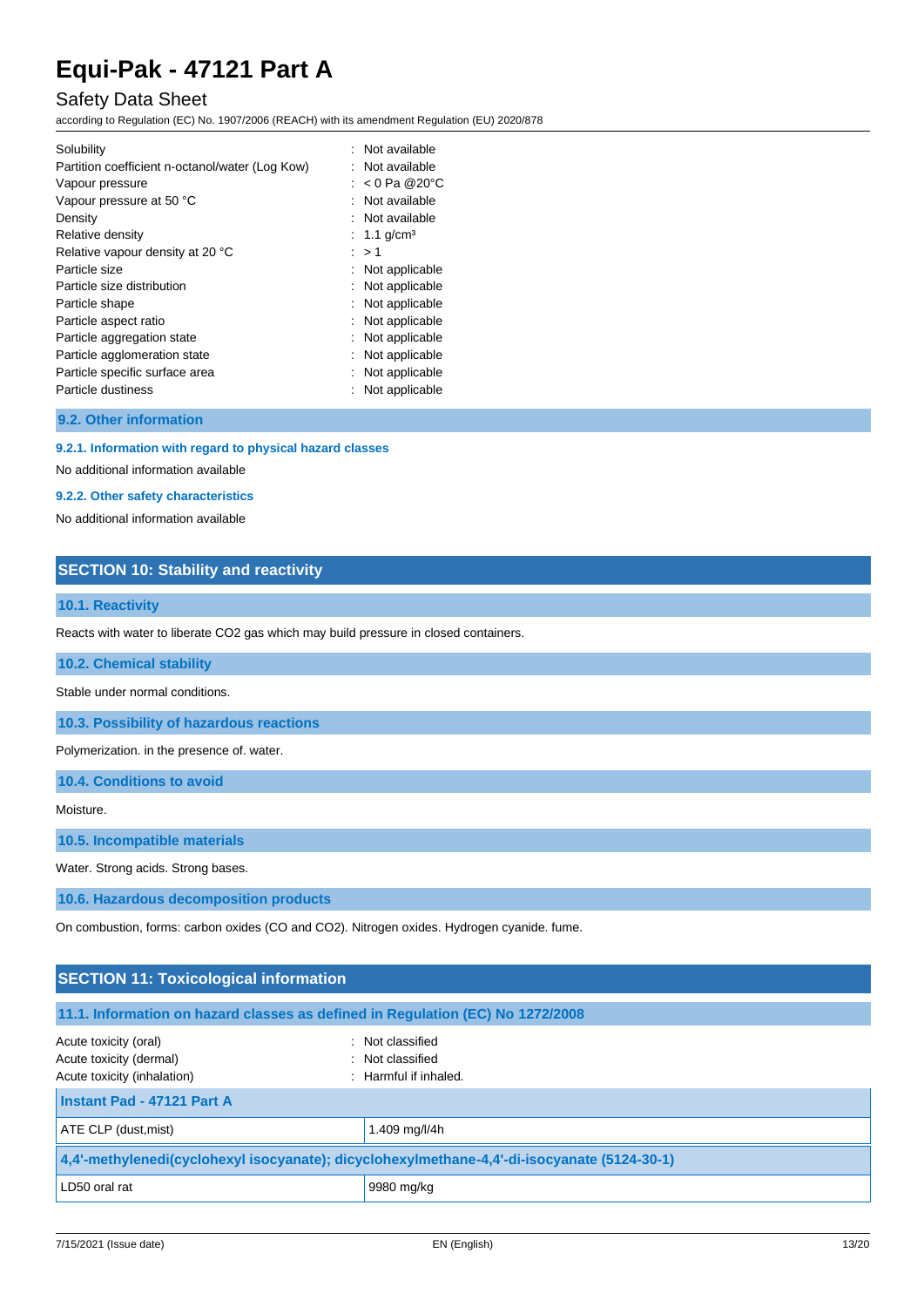## Safety Data Sheet

according to Regulation (EC) No. 1907/2006 (REACH) with its amendment Regulation (EU) 2020/878

| 4,4'-methylenedi(cyclohexyl isocyanate); dicyclohexylmethane-4,4'-di-isocyanate (5124-30-1) |                                                                                                                    |  |
|---------------------------------------------------------------------------------------------|--------------------------------------------------------------------------------------------------------------------|--|
| LD50 dermal rabbit                                                                          | > 10000 mg/kg                                                                                                      |  |
| LC50 Inhalation - Rat                                                                       | $0.368$ mg/l/4h                                                                                                    |  |
| methylenediphenyl diisocyanate (26447-40-5)                                                 |                                                                                                                    |  |
| LD50 oral rat                                                                               | 31600 mg/kg                                                                                                        |  |
| LD50 dermal rabbit                                                                          | > 5000 mg/kg                                                                                                       |  |
| Skin corrosion/irritation<br>÷                                                              | Causes skin irritation.                                                                                            |  |
| Serious eye damage/irritation                                                               | Causes serious eye irritation.                                                                                     |  |
| Respiratory or skin sensitisation                                                           | May cause allergy or asthma symptoms or breathing difficulties if inhaled. May cause an<br>allergic skin reaction. |  |
| Germ cell mutagenicity                                                                      | : Not classified                                                                                                   |  |
| Additional information                                                                      | Based on available data, the classification criteria are not met                                                   |  |
| Carcinogenicity                                                                             | Suspected of causing cancer.                                                                                       |  |
| Reproductive toxicity                                                                       | Not classified                                                                                                     |  |
| Additional information                                                                      | Based on available data, the classification criteria are not met                                                   |  |
| STOT-single exposure                                                                        | : May cause respiratory irritation.                                                                                |  |
| 4.4'-methylenedi(cyclohexyl isocyanate); dicyclohexylmethane-4.4'-di-isocyanate (5124-30-1) |                                                                                                                    |  |
| STOT-single exposure                                                                        | May cause respiratory irritation.                                                                                  |  |
| methylenediphenyl diisocyanate (26447-40-5)                                                 |                                                                                                                    |  |
| STOT-single exposure                                                                        | May cause respiratory irritation.                                                                                  |  |
| STOT-repeated exposure                                                                      | : May cause damage to organs through prolonged or repeated exposure.                                               |  |
| methylenediphenyl diisocyanate (26447-40-5)                                                 |                                                                                                                    |  |
| STOT-repeated exposure                                                                      | May cause damage to organs through prolonged or repeated exposure.                                                 |  |
| Aspiration hazard                                                                           | : Not classified                                                                                                   |  |
| Additional information                                                                      | Based on available data, the classification criteria are not met                                                   |  |
| 11.2. Information on other hazards                                                          |                                                                                                                    |  |
| 11.2.1. Endocrine disrupting properties                                                     |                                                                                                                    |  |
| No additional information available                                                         |                                                                                                                    |  |
| 11.2.2. Other information                                                                   |                                                                                                                    |  |
| Potential Adverse human health effects and<br>symptoms                                      | : Harmful if inhaled.                                                                                              |  |
| <b>SECTION 12: Ecological information</b>                                                   |                                                                                                                    |  |
|                                                                                             |                                                                                                                    |  |

| 12.1. Toxicity                                                                              |                                                                                                                            |  |
|---------------------------------------------------------------------------------------------|----------------------------------------------------------------------------------------------------------------------------|--|
| Ecology - general                                                                           | : The product is not considered harmful to aquatic organisms nor to cause long-term adverse<br>effects in the environment. |  |
| Hazardous to the aquatic environment, short-term<br>(acute)                                 | : Not classified                                                                                                           |  |
| Hazardous to the aquatic environment, long-term<br>(chronic)                                | : Not classified                                                                                                           |  |
| 4,4'-methylenedi(cyclohexyl isocyanate); dicyclohexylmethane-4,4'-di-isocyanate (5124-30-1) |                                                                                                                            |  |
| LC50 - Fish [1]                                                                             | $1.2 \text{ mq/l}$                                                                                                         |  |

| EC50 - Crustacea [1] 7.07 mg/l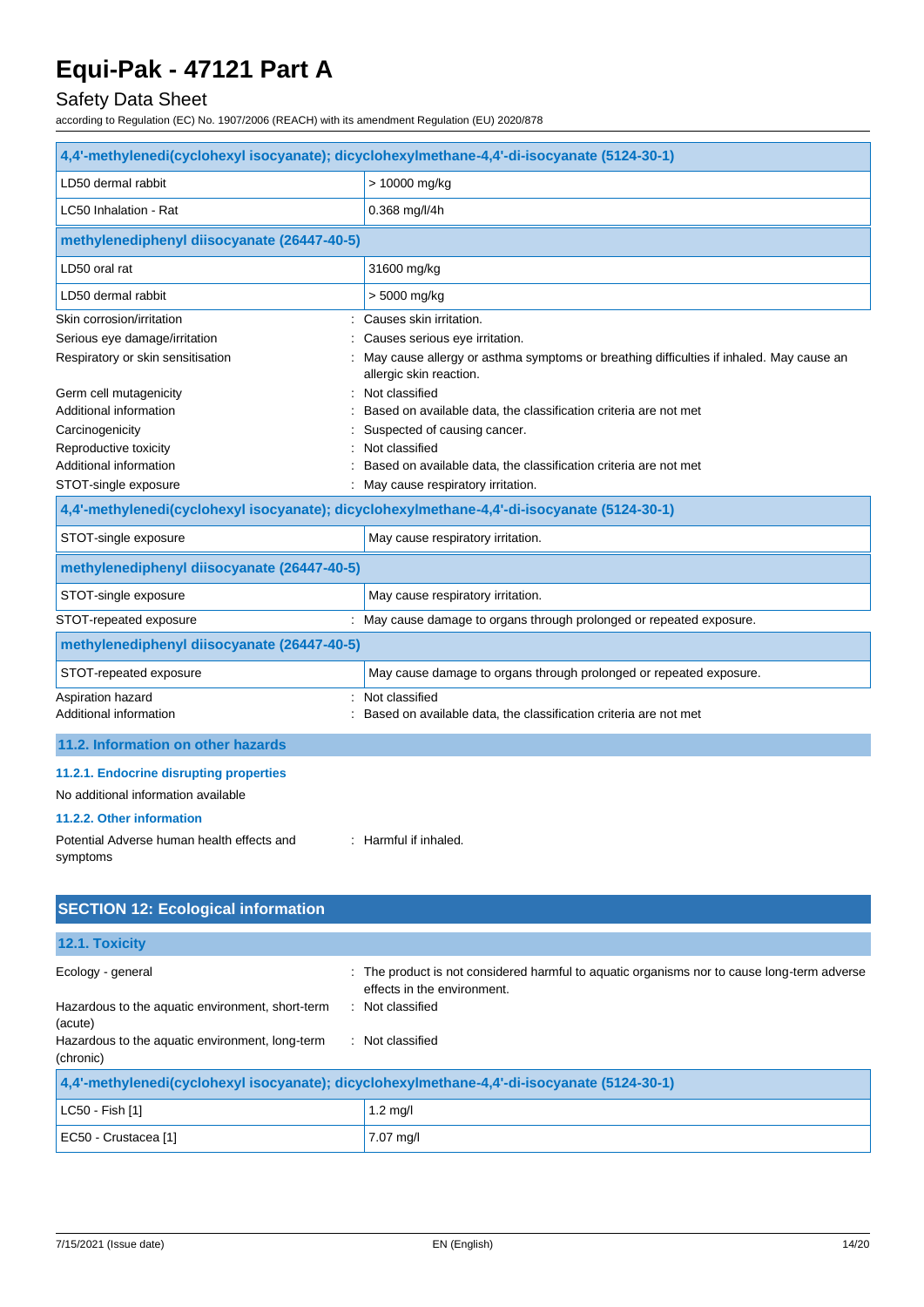### Safety Data Sheet

according to Regulation (EC) No. 1907/2006 (REACH) with its amendment Regulation (EU) 2020/878

| 12.2. Persistence and degradability                                                    |                                                                                                                                                                          |  |
|----------------------------------------------------------------------------------------|--------------------------------------------------------------------------------------------------------------------------------------------------------------------------|--|
| Instant Pad - 47121 Part A                                                             |                                                                                                                                                                          |  |
| Persistence and degradability                                                          | Not established.                                                                                                                                                         |  |
| 12.3. Bioaccumulative potential                                                        |                                                                                                                                                                          |  |
| <b>Instant Pad - 47121 Part A</b>                                                      |                                                                                                                                                                          |  |
| Bioaccumulative potential                                                              | Isocyanates hydrolyze rapidly in aqueous solutions, therefore bioconcentration is not an<br>important environmental fate process. Not established.                       |  |
| 12.4. Mobility in soil                                                                 |                                                                                                                                                                          |  |
| Instant Pad - 47121 Part A                                                             |                                                                                                                                                                          |  |
| Additional information                                                                 | Isocyanates hydrolyze rapidly in aqueous solutions, therefore leaching and adsorption to<br>moist soil and sediment will not be an important environmental fate process. |  |
| 12.5. Results of PBT and vPvB assessment                                               |                                                                                                                                                                          |  |
| Instant Pad - 47121 Part A                                                             |                                                                                                                                                                          |  |
| This substance/mixture does not meet the PBT criteria of REACH regulation, annex XIII  |                                                                                                                                                                          |  |
| This substance/mixture does not meet the vPvB criteria of REACH regulation, annex XIII |                                                                                                                                                                          |  |
| 12.6. Endocrine disrupting properties                                                  |                                                                                                                                                                          |  |
| No additional information available                                                    |                                                                                                                                                                          |  |

**12.7. Other adverse effects**

Additional information **interest in the environment** of the environment.

| <b>SECTION 13: Disposal considerations</b>                            |                                                                                                                                                                                                                                                                                                                                              |
|-----------------------------------------------------------------------|----------------------------------------------------------------------------------------------------------------------------------------------------------------------------------------------------------------------------------------------------------------------------------------------------------------------------------------------|
| 13.1. Waste treatment methods                                         |                                                                                                                                                                                                                                                                                                                                              |
| Waste treatment methods<br>Product/Packaging disposal recommendations | : Dispose of contents/container in accordance with licensed collector's sorting instructions.<br>: Dispose in a safe manner in accordance with local/national regulations. Dispose of<br>contents/container to hazardous or special waste collection point, in accordance with local,<br>regional, national and/or international regulation. |
| Ecology - waste materials                                             | : Avoid release to the environment.                                                                                                                                                                                                                                                                                                          |

### **SECTION 14: Transport information**

#### In accordance with ADR / IMDG / IATA / ADN / RID **ADR IMDG IATA ADN RID 14.1. UN number or ID number** UN 2206 UN 2206 UN 2206 UN 2206 UN 2206 **14.2. UN proper shipping name** ISOCYANATE SOLUTION, TOXIC, N.O.S. ISOCYANATE SOLUTION, TOXIC, N.O.S. Isocyanate solution, toxic, n.o.s. ISOCYANATE SOLUTION, TOXIC, N.O.S. ISOCYANATE SOLUTION, TOXIC, N.O.S.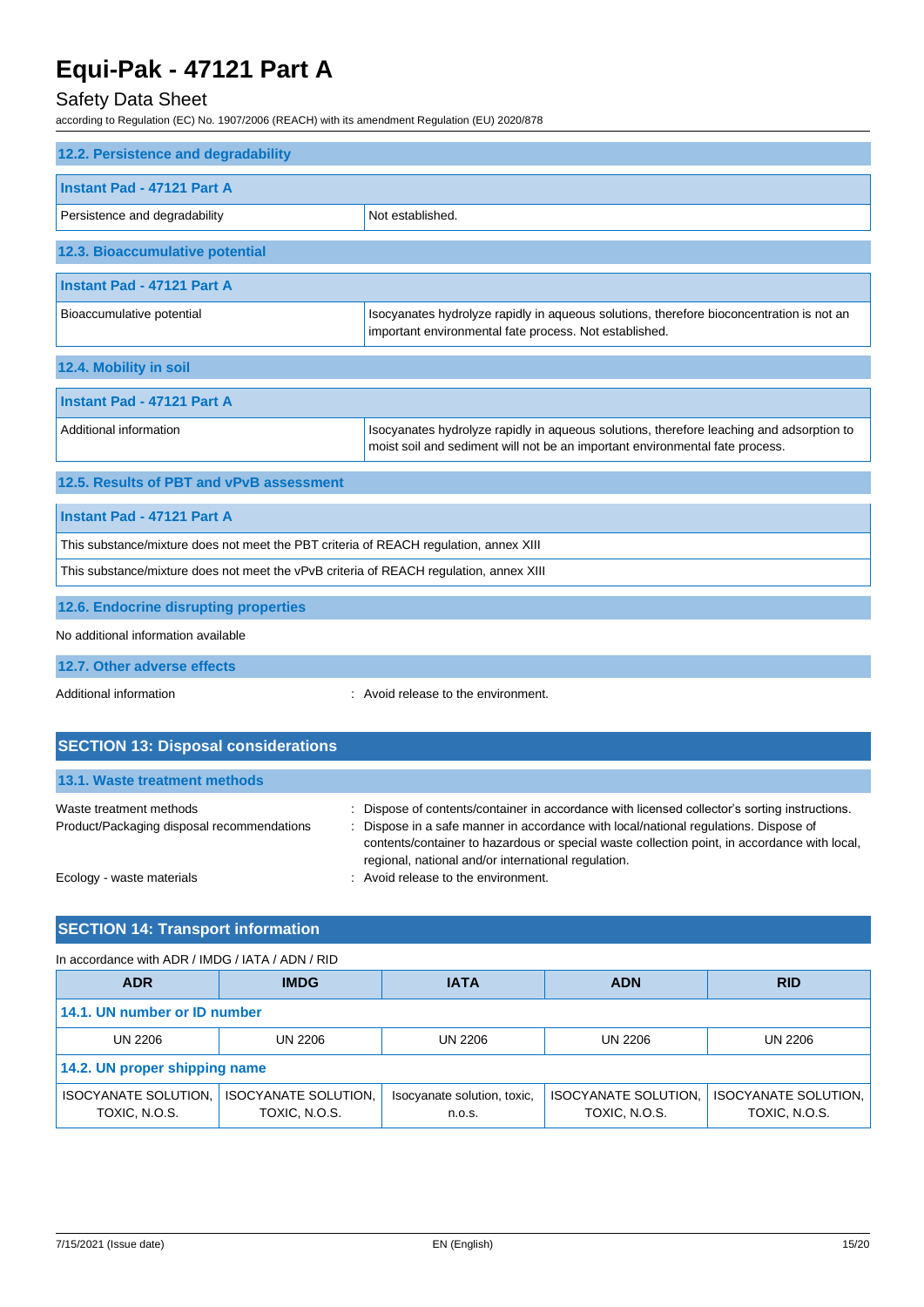## Safety Data Sheet

| <b>ADR</b>                                                                                                                                                                                                                                                                                                                                                                                                                                                                                                                                                                                                                                                      | <b>IMDG</b>                                                                                                                                                    | <b>IATA</b>                                                                                                                                                    | <b>ADN</b>                                                                                                                                                     | <b>RID</b>                                                                                                                                                     |
|-----------------------------------------------------------------------------------------------------------------------------------------------------------------------------------------------------------------------------------------------------------------------------------------------------------------------------------------------------------------------------------------------------------------------------------------------------------------------------------------------------------------------------------------------------------------------------------------------------------------------------------------------------------------|----------------------------------------------------------------------------------------------------------------------------------------------------------------|----------------------------------------------------------------------------------------------------------------------------------------------------------------|----------------------------------------------------------------------------------------------------------------------------------------------------------------|----------------------------------------------------------------------------------------------------------------------------------------------------------------|
| <b>Transport document description</b>                                                                                                                                                                                                                                                                                                                                                                                                                                                                                                                                                                                                                           |                                                                                                                                                                |                                                                                                                                                                |                                                                                                                                                                |                                                                                                                                                                |
| UN 2206 ISOCYANATE<br>SOLUTION, TOXIC, N.O.S.<br>(Triethoxy(3-<br>isocyanatopropyl) silane;<br>4,4'-Methylenediphenyl<br>diisocyanate, oligomers),<br>6.1, II, (D/E)                                                                                                                                                                                                                                                                                                                                                                                                                                                                                            | UN 2206 ISOCYANATE<br>SOLUTION, TOXIC, N.O.S.<br>(Triethoxy(3-<br>isocyanatopropyl)silane;<br>4,4'-Methylenediphenyl<br>diisocyanate, oligomers),<br>$6.1,$ II | UN 2206 Isocyanate<br>solution, toxic, n.o.s.<br>(Triethoxy(3-<br>isocyanatopropyl)silane;<br>4,4'-Methylenediphenyl<br>diisocyanate, oligomers),<br>$6.1,$ II | UN 2206 ISOCYANATE<br>SOLUTION, TOXIC, N.O.S.<br>(Triethoxy(3-<br>isocyanatopropyl)silane;<br>4,4'-Methylenediphenyl<br>diisocyanate, oligomers),<br>$6.1,$ II | UN 2206 ISOCYANATE<br>SOLUTION, TOXIC, N.O.S.<br>(Triethoxy(3-<br>isocyanatopropyl)silane;<br>4,4'-Methylenediphenyl<br>diisocyanate, oligomers),<br>$6.1,$ II |
| 14.3. Transport hazard class(es)                                                                                                                                                                                                                                                                                                                                                                                                                                                                                                                                                                                                                                |                                                                                                                                                                |                                                                                                                                                                |                                                                                                                                                                |                                                                                                                                                                |
| 6.1                                                                                                                                                                                                                                                                                                                                                                                                                                                                                                                                                                                                                                                             | 6.1                                                                                                                                                            | 6.1                                                                                                                                                            | 6.1                                                                                                                                                            | 6.1                                                                                                                                                            |
|                                                                                                                                                                                                                                                                                                                                                                                                                                                                                                                                                                                                                                                                 | $\mathbb{R}$<br>6                                                                                                                                              |                                                                                                                                                                |                                                                                                                                                                |                                                                                                                                                                |
| 14.4. Packing group                                                                                                                                                                                                                                                                                                                                                                                                                                                                                                                                                                                                                                             |                                                                                                                                                                |                                                                                                                                                                |                                                                                                                                                                |                                                                                                                                                                |
| $\mathbf{I}$                                                                                                                                                                                                                                                                                                                                                                                                                                                                                                                                                                                                                                                    | $\mathbf{II}$                                                                                                                                                  | Ш                                                                                                                                                              | $\sf II$                                                                                                                                                       | Ш                                                                                                                                                              |
| <b>14.5. Environmental hazards</b>                                                                                                                                                                                                                                                                                                                                                                                                                                                                                                                                                                                                                              |                                                                                                                                                                |                                                                                                                                                                |                                                                                                                                                                |                                                                                                                                                                |
| Dangerous for the<br>environment: No                                                                                                                                                                                                                                                                                                                                                                                                                                                                                                                                                                                                                            | Dangerous for the<br>environment: No<br>Marine pollutant: No                                                                                                   | Dangerous for the<br>environment: No                                                                                                                           | Dangerous for the<br>environment: No                                                                                                                           | Dangerous for the<br>environment: No                                                                                                                           |
| No supplementary information available                                                                                                                                                                                                                                                                                                                                                                                                                                                                                                                                                                                                                          |                                                                                                                                                                |                                                                                                                                                                |                                                                                                                                                                |                                                                                                                                                                |
| 14.6. Special precautions for user                                                                                                                                                                                                                                                                                                                                                                                                                                                                                                                                                                                                                              |                                                                                                                                                                |                                                                                                                                                                |                                                                                                                                                                |                                                                                                                                                                |
| <b>Overland transport</b><br>Classification code (ADR)<br>Special provisions (ADR)<br>Limited quantities (ADR)<br>Excepted quantities (ADR)<br>Packing instructions (ADR)<br>Mixed packing provisions (ADR)<br>Portable tank and bulk container instructions (ADR) :<br>Portable tank and bulk container special provisions<br>(ADR)<br>Tank code (ADR)<br>Tank special provisions (ADR)<br>Vehicle for tank carriage<br>Transport category (ADR)<br>Special provisions for carriage - Loading, unloading : CV13, CV28<br>and handling (ADR)<br>Special provisions for carriage - Operation (ADR)<br>Hazard identification number (Kemler No.)<br>Orange plates | : T1<br>: AT<br>$\overline{2}$<br>$\therefore 60$                                                                                                              | 274, 551<br>100ml<br>E4<br>P001, IBC02<br><b>MP15</b><br>T <sub>11</sub><br>$:$ TP2, TP27<br>: L4BH<br>: TU15, TE19<br>: S9, S19<br>60<br><b>2206</b>          |                                                                                                                                                                |                                                                                                                                                                |
| Tunnel restriction code (ADR)<br>: D/E<br>EAC code<br>$\therefore$ 2X                                                                                                                                                                                                                                                                                                                                                                                                                                                                                                                                                                                           |                                                                                                                                                                |                                                                                                                                                                |                                                                                                                                                                |                                                                                                                                                                |
| <b>Transport by sea</b><br>Special provisions (IMDG)<br>Limited quantities (IMDG)<br>Excepted quantities (IMDG)<br>Packing instructions (IMDG)<br>IBC packing instructions (IMDG)                                                                                                                                                                                                                                                                                                                                                                                                                                                                               |                                                                                                                                                                | 274<br>100 ml<br>E4<br>P001<br>IBC02                                                                                                                           |                                                                                                                                                                |                                                                                                                                                                |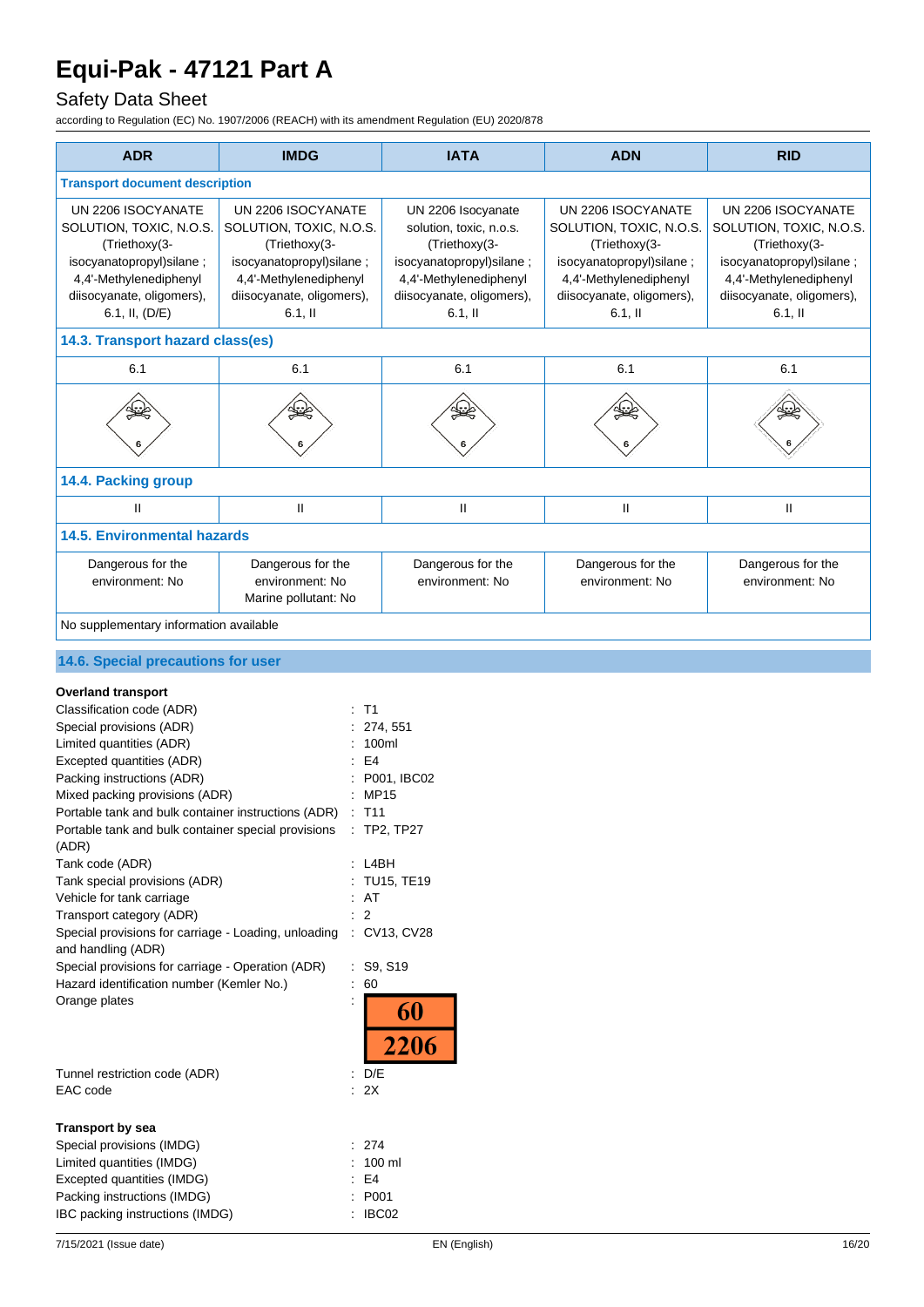## Safety Data Sheet

according to Regulation (EC) No. 1907/2006 (REACH) with its amendment Regulation (EU) 2020/878

| Tank instructions (IMDG)                                                                      | $:$ T11                                                                                                                                                                                                                                                                                                                                                                   |
|-----------------------------------------------------------------------------------------------|---------------------------------------------------------------------------------------------------------------------------------------------------------------------------------------------------------------------------------------------------------------------------------------------------------------------------------------------------------------------------|
| Tank special provisions (IMDG)                                                                | : TP2, TP13, TP27                                                                                                                                                                                                                                                                                                                                                         |
| EmS-No. (Fire)                                                                                | : FA                                                                                                                                                                                                                                                                                                                                                                      |
| EmS-No. (Spillage)                                                                            | : S-A                                                                                                                                                                                                                                                                                                                                                                     |
| Stowage category (IMDG)                                                                       | E                                                                                                                                                                                                                                                                                                                                                                         |
| Stowage and handling (IMDG)                                                                   | : SW1, SW2                                                                                                                                                                                                                                                                                                                                                                |
| Properties and observations (IMDG)                                                            | : Liquids with a pungent odour. Immiscible with water but react with it to form carbon dioxide.<br>Toxic if swallowed, by skin contact or by inhalation. If under deck, with mechanical<br>ventilation, six air changes per hour, except when carried in closed containers, when two air<br>changes per hour are required. Irritating to skin, eyes and mucous membranes. |
| Air transport                                                                                 |                                                                                                                                                                                                                                                                                                                                                                           |
| PCA Excepted quantities (IATA)                                                                | $\pm$ E4                                                                                                                                                                                                                                                                                                                                                                  |
| PCA Limited quantities (IATA)                                                                 | : Y641                                                                                                                                                                                                                                                                                                                                                                    |
| PCA limited quantity max net quantity (IATA)                                                  | : 1L                                                                                                                                                                                                                                                                                                                                                                      |
| PCA packing instructions (IATA)                                                               | : 654                                                                                                                                                                                                                                                                                                                                                                     |
| PCA max net quantity (IATA)                                                                   | : 5L                                                                                                                                                                                                                                                                                                                                                                      |
| CAO packing instructions (IATA)                                                               | .662                                                                                                                                                                                                                                                                                                                                                                      |
| CAO max net quantity (IATA)                                                                   | .60L                                                                                                                                                                                                                                                                                                                                                                      |
| Special provisions (IATA)                                                                     | AA3                                                                                                                                                                                                                                                                                                                                                                       |
| ERG code (IATA)                                                                               | : 6L                                                                                                                                                                                                                                                                                                                                                                      |
| Inland waterway transport                                                                     |                                                                                                                                                                                                                                                                                                                                                                           |
| Classification code (ADN)                                                                     | $:$ T1                                                                                                                                                                                                                                                                                                                                                                    |
| Special provisions (ADN)                                                                      | : 274, 551, 802                                                                                                                                                                                                                                                                                                                                                           |
| Limited quantities (ADN)                                                                      | $: 100$ ml                                                                                                                                                                                                                                                                                                                                                                |
| Excepted quantities (ADN)                                                                     | E4                                                                                                                                                                                                                                                                                                                                                                        |
| Equipment required (ADN)                                                                      | $:$ PP, EP, TOX, A                                                                                                                                                                                                                                                                                                                                                        |
| Ventilation (ADN)                                                                             | : VE02                                                                                                                                                                                                                                                                                                                                                                    |
| Number of blue cones/lights (ADN)                                                             | $\therefore$ 2                                                                                                                                                                                                                                                                                                                                                            |
| <b>Rail transport</b>                                                                         |                                                                                                                                                                                                                                                                                                                                                                           |
| Classification code (RID)                                                                     | $:$ T1                                                                                                                                                                                                                                                                                                                                                                    |
| Special provisions (RID)                                                                      | : 274, 551                                                                                                                                                                                                                                                                                                                                                                |
| Limited quantities (RID)                                                                      | : 100ml                                                                                                                                                                                                                                                                                                                                                                   |
| Excepted quantities (RID)                                                                     | E4                                                                                                                                                                                                                                                                                                                                                                        |
| Packing instructions (RID)                                                                    | : P001, IBC02                                                                                                                                                                                                                                                                                                                                                             |
| Mixed packing provisions (RID)                                                                | : MP15                                                                                                                                                                                                                                                                                                                                                                    |
| Portable tank and bulk container instructions (RID)                                           | : T11                                                                                                                                                                                                                                                                                                                                                                     |
| Portable tank and bulk container special provisions : TP2, TP27<br>(RID)                      |                                                                                                                                                                                                                                                                                                                                                                           |
| Tank codes for RID tanks (RID)                                                                | : LABH                                                                                                                                                                                                                                                                                                                                                                    |
| Special provisions for RID tanks (RID)                                                        | : TU15                                                                                                                                                                                                                                                                                                                                                                    |
| Transport category (RID)                                                                      | $\therefore$ 2                                                                                                                                                                                                                                                                                                                                                            |
| Special provisions for carriage - Loading, unloading : CW13, CW28, CW31<br>and handling (RID) |                                                                                                                                                                                                                                                                                                                                                                           |
| Colis express (express parcels) (RID)                                                         | $\therefore$ CE5                                                                                                                                                                                                                                                                                                                                                          |
| Hazard identification number (RID)                                                            | : 60                                                                                                                                                                                                                                                                                                                                                                      |

**14.7. Maritime transport in bulk according to IMO instruments**

Not applicable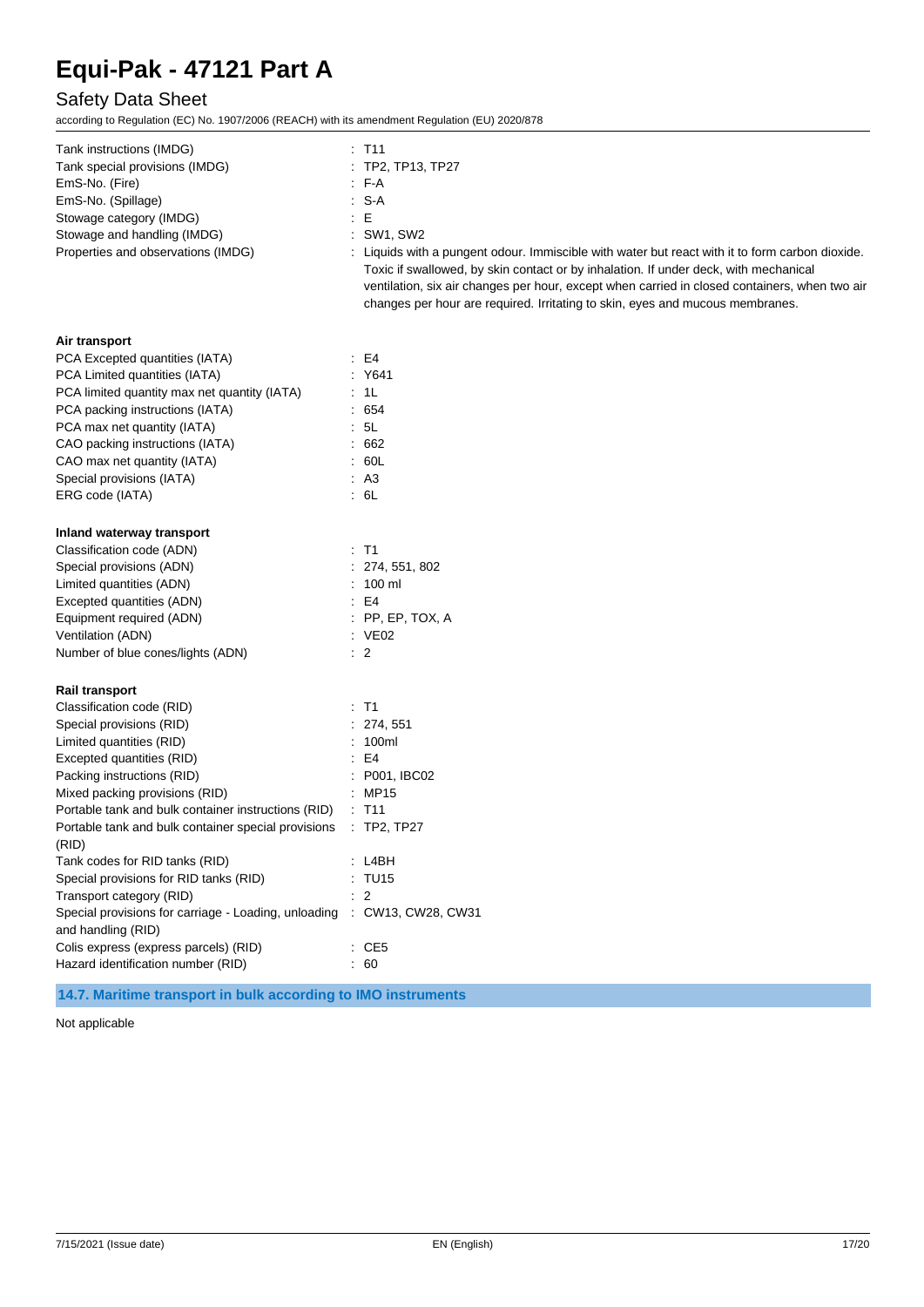### Safety Data Sheet

according to Regulation (EC) No. 1907/2006 (REACH) with its amendment Regulation (EU) 2020/878

### **SECTION 15: Regulatory information**

**15.1. Safety, health and environmental regulations/legislation specific for the substance or mixture**

### **15.1.1. EU-Regulations**

### **EU restriction list (REACH Annex XVII)**

| Reference code | <b>Applicable on</b>                                                                                                                                                |  |
|----------------|---------------------------------------------------------------------------------------------------------------------------------------------------------------------|--|
| 3(b)           | Instant Pad - 47121 Part A ; 4,4'-methylenedi(cyclohexyl isocyanate); dicyclohexylmethane-4,4'-di-isocyanate<br>BENZENE, 1,1'-METHYLENEBIS[ISOCYANATO-, HOMOPOLYMER |  |
| 56.            | methylenediphenyl diisocyanate                                                                                                                                      |  |
| '74.           | 4.4'-methylenedi(cyclohexyl isocyanate); dicyclohexylmethane-4.4'-di-isocyanate                                                                                     |  |

Contains no substance on the REACH candidate list

Contains no REACH Annex XIV substances

Contains no substance subject to Regulation (EU) No 649/2012 of the European Parliament and of the Council of 4 July 2012 concerning the export and import of hazardous chemicals.

Contains no substance subject to Regulation (EU) No 2019/1021 of the European Parliament and of the Council of 20 June 2019 on persistent organic pollutants

Contains no substance subject to Regulation (EU) 2019/1148 of the European Parliament and of the Council of 20 June 2019 on the marketing and use of explosives precursors.

#### **15.1.2. National regulations**

## **Germany**

| <b>Employment restrictions</b>                          | : Observe restrictions according Act on the Protection of Working Mothers (MuSchG)<br>Observe restrictions according Act on the Protection of Young People in Employment<br>(JArbSchG) |
|---------------------------------------------------------|----------------------------------------------------------------------------------------------------------------------------------------------------------------------------------------|
| Water hazard class (WGK)                                | : WGK 1, Slightly hazardous to water (Classification according to AwSV, Annex 1)                                                                                                       |
| Hazardous Incident Ordinance (12. BlmSchV)              | : Is not subject of the Hazardous Incident Ordinance (12. BImSchV)                                                                                                                     |
| <b>Netherlands</b>                                      |                                                                                                                                                                                        |
| SZW-lijst van kankerverwekkende stoffen                 | : None of the components are listed                                                                                                                                                    |
| SZW-lijst van mutagene stoffen                          | : None of the components are listed                                                                                                                                                    |
| SZW-lijst van reprotoxische stoffen - Borstvoeding      | : None of the components are listed                                                                                                                                                    |
| SZW-lijst van reprotoxische stoffen -<br>Vruchtbaarheid | : None of the components are listed                                                                                                                                                    |
| SZW-lijst van reprotoxische stoffen – Ontwikkeling      | : None of the components are listed                                                                                                                                                    |
| <b>Denmark</b>                                          |                                                                                                                                                                                        |
| Danish National Regulations                             | : Young people below the age of 18 years are not allowed to use the product                                                                                                            |
|                                                         | Pregnant/breastfeeding women working with the product must not be in direct contact with<br>the product                                                                                |
|                                                         | The requirements from the Danish Working Environment Authorities regarding work with<br>carcinogens must be followed during use and disposal                                           |

#### **15.2. Chemical safety assessment**

No chemical safety assessment has been carried out

### **SECTION 16: Other information**

| <b>Abbreviations and acronyms:</b> |                                                                                                 |  |
|------------------------------------|-------------------------------------------------------------------------------------------------|--|
| <b>ADN</b>                         | European Agreement concerning the International Carriage of Dangerous Goods by Inland Waterways |  |
| <b>ADR</b>                         | European Agreement concerning the International Carriage of Dangerous Goods by Road             |  |
| <b>ATE</b>                         | <b>Acute Toxicity Estimate</b>                                                                  |  |
| <b>BCF</b>                         | Bioconcentration factor                                                                         |  |
| <b>BLV</b>                         | Biological limit value                                                                          |  |
| <b>BOD</b>                         | Biochemical oxygen demand (BOD)                                                                 |  |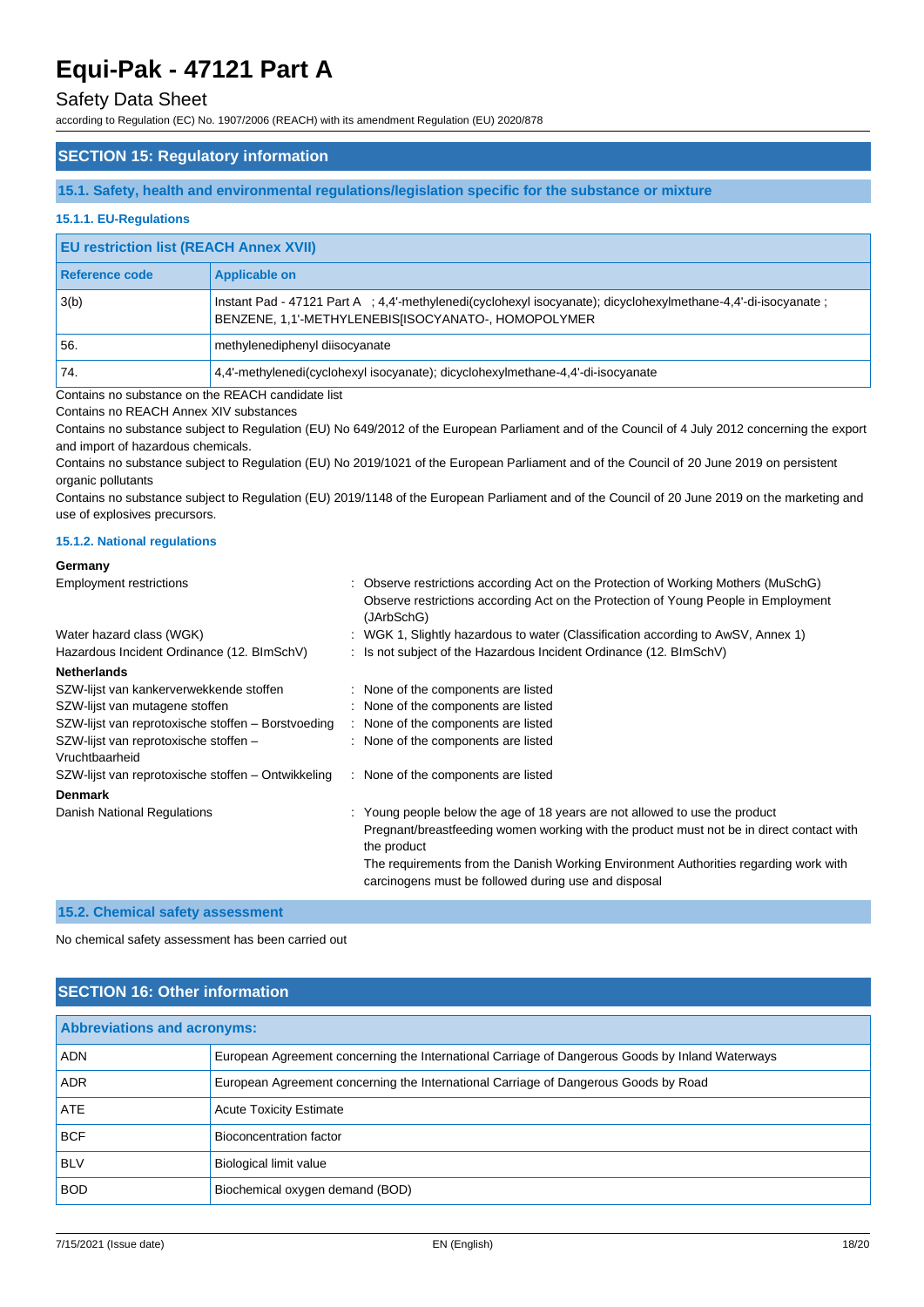## Safety Data Sheet

according to Regulation (EC) No. 1907/2006 (REACH) with its amendment Regulation (EU) 2020/878

| <b>Abbreviations and acronyms:</b> |                                                                              |  |
|------------------------------------|------------------------------------------------------------------------------|--|
| COD                                | Chemical oxygen demand (COD)                                                 |  |
| <b>DMEL</b>                        | Derived Minimal Effect level                                                 |  |
| <b>DNEL</b>                        | Derived-No Effect Level                                                      |  |
| EC-No.                             | European Community number                                                    |  |
| <b>EC50</b>                        | Median effective concentration                                               |  |
| EN                                 | European Standard                                                            |  |
| <b>IARC</b>                        | International Agency for Research on Cancer                                  |  |
| <b>IATA</b>                        | International Air Transport Association                                      |  |
| <b>IMDG</b>                        | International Maritime Dangerous Goods                                       |  |
| <b>LC50</b>                        | Median lethal concentration                                                  |  |
| LD50                               | Median lethal dose                                                           |  |
| LOAEL                              | Lowest Observed Adverse Effect Level                                         |  |
| <b>NOAEC</b>                       | No-Observed Adverse Effect Concentration                                     |  |
| <b>NOAEL</b>                       | No-Observed Adverse Effect Level                                             |  |
| <b>NOEC</b>                        | No-Observed Effect Concentration                                             |  |
| OECD                               | Organisation for Economic Co-operation and Development                       |  |
| OEL                                | Occupational Exposure Limit                                                  |  |
| PBT                                | <b>Persistent Bioaccumulative Toxic</b>                                      |  |
| PNEC                               | <b>Predicted No-Effect Concentration</b>                                     |  |
| <b>RID</b>                         | Regulations concerning the International Carriage of Dangerous Goods by Rail |  |
| <b>SDS</b>                         | Safety Data Sheet                                                            |  |
| <b>STP</b>                         | Sewage treatment plant                                                       |  |
| ThOD                               | Theoretical oxygen demand (ThOD)                                             |  |
| TLM                                | Median Tolerance Limit                                                       |  |
| <b>VOC</b>                         | Volatile Organic Compounds                                                   |  |
| CAS-No.                            | <b>Chemical Abstract Service number</b>                                      |  |
| N.O.S.                             | Not Otherwise Specified                                                      |  |
| vPvB                               | Very Persistent and Very Bioaccumulative                                     |  |
| ED                                 | Endocrine disrupting properties                                              |  |

Sources of Key data **in the state of Key data** : REGULATION (EC) No 1272/2008 OF THE EUROPEAN PARLIAMENT AND OF THE COUNCIL of 16 December 2008 on classification, labelling and packaging of substances and mixtures, amending and repealing Directives 67/548/EEC and 1999/45/EC, and amending Regulation (EC) No 1907/2006.

Other information : None.

| <b>Full text of H- and EUH-statements:</b> |                                               |  |
|--------------------------------------------|-----------------------------------------------|--|
| Acute Tox. 2 (Inhalation)                  | Acute toxicity (inhal.), Category 2           |  |
| Acute Tox. 4 (Inhalation)                  | Acute toxicity (inhal.), Category 4           |  |
| Carc. 2                                    | Carcinogenicity, Category 2                   |  |
| Eye Irrit. 2                               | Serious eye damage/eye irritation, Category 2 |  |